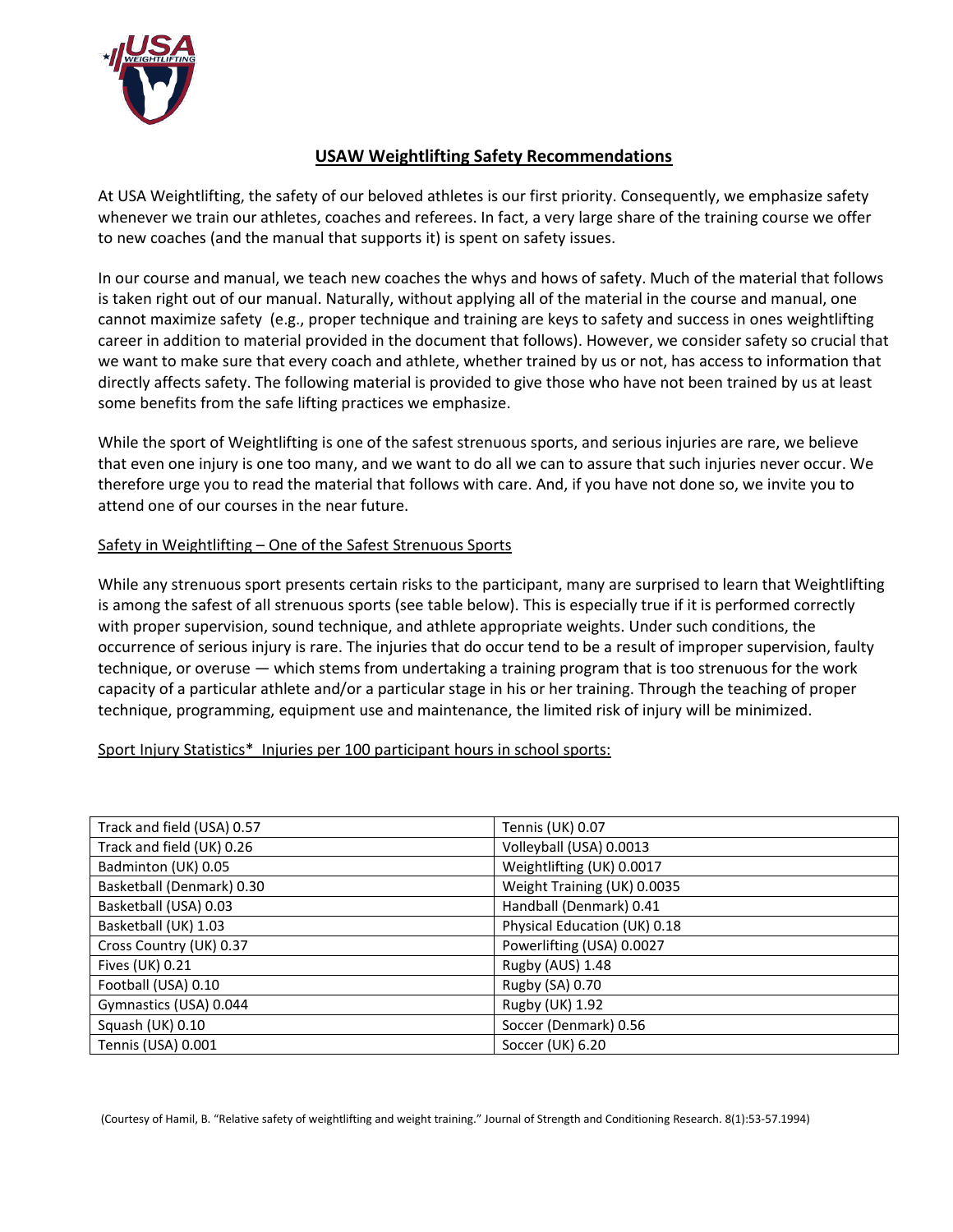

From the outset of its coaching course, USA Weightlifting emphasizes safety:

### "USA Weightlifting's Approach to Safety in This Course

Assuring the health and safety of our athletes is one of the USAWs most fundamental and important values. As a consequence, throughout this course, we will emphasize safety. We will do this when we talk about teaching weightlifting technique, teaching the proper use of weightlifting equipment, and designing training programs. We will also emphasize safety when we teach athletes how to miss heavy weights (yes, there are very specific and effective techniques for this). We will also teach you how to "spot" another lifter (although spotting is used relatively rarely because lifters do know how to miss lifts quickly and effectively without assistance from others). We will emphasize that you never sacrifice safety for convenience, or in the quest to lift heavier weights. Parents sometimes ask us, "Won't my child drop a weight on her head when she is lifting?" This is understandable because they see a weight above a lifter's head and presume that it would be a natural risk for the weight to drop and strike the head on the way down. But this very rarely occurs among athletes who have been taught to lift properly. Even if it does occur, the bar will almost inevitably brush the athlete and fall safely to the ground. In contrast to many other strenuous sports, traumatic head and spinal cord injuries are virtually unknown, in the sport of Weightlifting. One final thought about safety. Although you will go through this course using text, video, online information and/or live teaching and demonstration of weightlifting, do not ever be afraid to refer back to this material or other similar sources of information to remind you of the finer points of what you are coaching. There is no shame in reviewing material before you implement it. The shame lies in overlooking something which could have been prevented with a review."

In summarizing the objectives of our coaching course, safety comes first: "Upon successfully completing this course, class participants will know the fundamental elements of sound weightlifting technique and how to:

"1) Emphasize safety in lifting throughout the coaching Process"

In describing how assessing at athlete's readiness to train and lift is the coach's first important role we state:

# "The Health Assessment

Before an athlete begins training, that athlete should be cleared by a medical professional to perform strenuous exercise in general and weightlifting in particular. While almost anyone can train to become a weightlifter, certain acute and chronic conditions preclude this. For instance, a person who has just torn his/ her ACL may well be able to compete in Weightlifting once the ACL has been repaired and rehabilitated, but not before that. Similarly, a person with a herniated disc is not ready to begin training until and unless that injury has been satisfactorily addressed, and perhaps not at all if such an injury is not fully resolved by treatment.

# Prior Training History

Once medical clearance has been obtained, and minors have been granted written parental permission to participate, the athlete should be evaluated for his/ her familiarity with any weightlifting exercises. This is important because the athlete who has been doing power cleans and squats (exercises that will be explained later in this manual) will be able to begin their training at a different level than beginners who have never lifted a barbell before. For instance, the beginner with no prior history of free weight training may need to begin all exercises with just a bar or stick while the more experienced athlete may be able to start with more weight, especially in exercises that do not involve a great deal of skill, such as squats and presses. On the other hand, the more "experienced" beginners may have been performing a certain exercise so incorrectly that it will take them longer to learn the correct exercise technique than someone who has never performed that exercise. Therefore, the new lifter with prior experience should be asked to demonstrate the relevant exercises he/she has been performing. These would be exercises that are part of the basic exercises new athletes will be using to learn how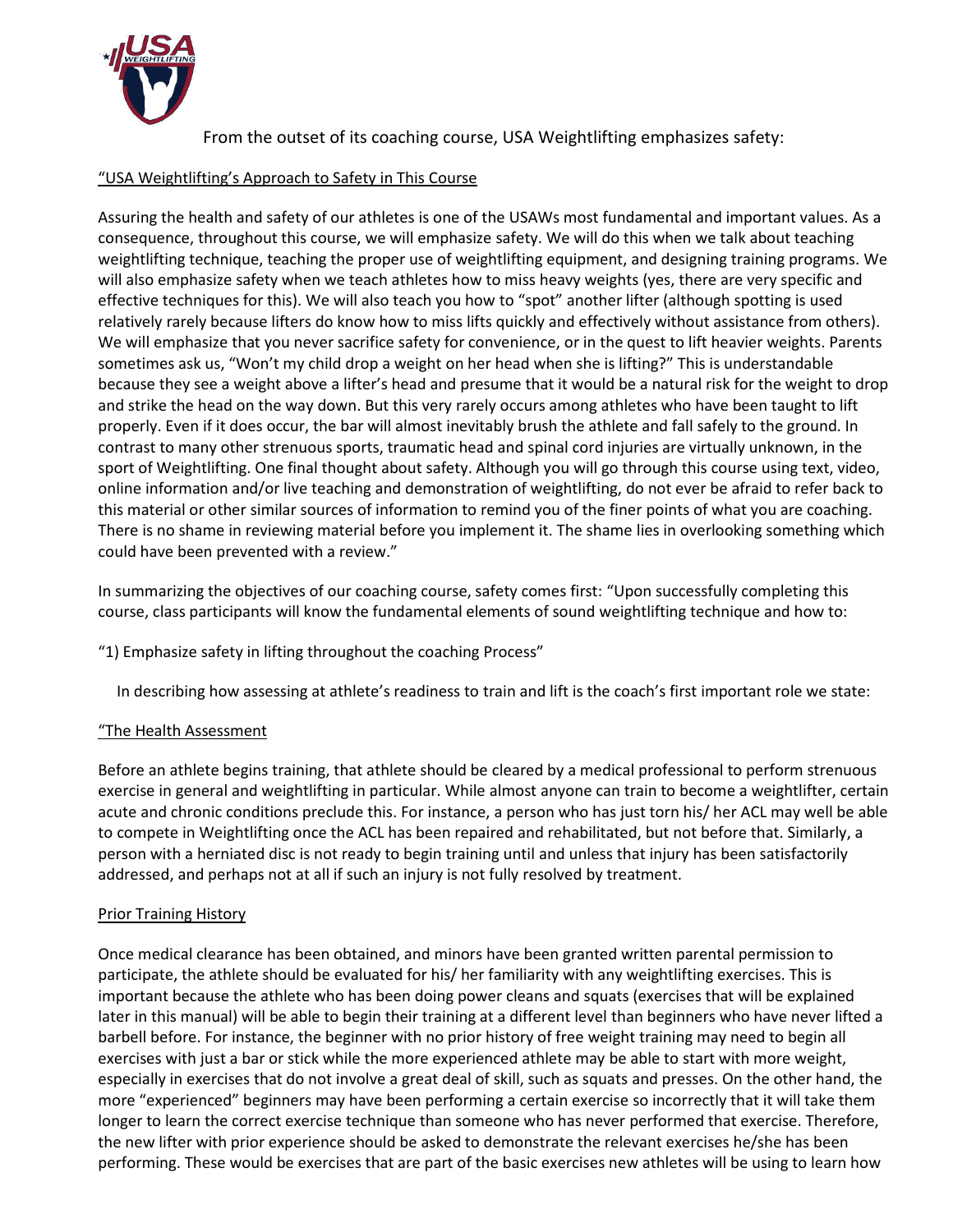

to perform the snatch, clean, and jerk, such as the power clean and power snatch and any form of squatting or overhead lifting (e.g., front squats, back squats, push presses or military presses – exercises that will be explained later in this manual). If the athlete has no familiarly with these exercises, the coach should simply move on to the critical flexibility assessments we are about to discuss because any weight training background the beginner has will likely not have much carryover value to weightlifting as a sport.

### Flexibility Assessments

The sport of Weightlifting requires considerable flexibility. Relatively few new lifters possess the flexibility needed to perform all of the exercises that will be used in training, especially the squat, snatch, clean, and the jerk. That is why weightlifting specific flexibility must be assessed before any training can begin. Once the flexibility assessments have been performed, the coach can decide whether the normal teaching progressions suggested in this manual can be followed, or whether some adjustment in these progressions is required. For instance, many coaches prefer to begin with teaching a new lifter the clean before the snatch. While this is completely optional, as either the clean or the snatch can be taught first with good success, an athlete who is unable to hold bar comfortably on his/her shoulders in front of the neck is not ready to learn the clean. That lack of flexibility must be cured before cleans can be attempted because cleaning with inadequate flexibility precludes the use of proper technique and exposes the athlete to the possibility of injury.

#### How a Lack of Flexibility Affects the Technique Learning Process

If a lifter shows insufficient flexibility in any of the assessments described above, he/she must not only do the appropriate flexibility exercises, but also must refrain from attempting to learn the exercises referenced in the preceding sections. This will affect the training programs for such athletes, precluding some of the learning progressions that will be explained later in this manual, until the requisite flexibility is attained, as well as the initial program that the athletes undertakes at the outset of training. Therefore, a modification in the athlete's training program from the standard one that will be described later in this manual is absolutely necessary until the athlete achieves the required flexibility in order to proceed with the exercise(s) that has thus far been avoided. Performing flexibility exercises at the end of the workout and, in certain circumstances on non-training days, is essential for new lifters with flexibility problems, so that they can begin to learn the needed exercises as soon as possible.

The coach is expected to administer several flexibility tests to determine whether the new athlete has sufficient flexibility an all areas his/her body to perform all of the exercises that will be performed during training. If a new lifter demonstrates a lack of flexibility required to perform one or more of such exercises, the coach will assign the appropriate flexibility exercises needed to address the problem

### In addressing flexibility problems, the manual states:

### "Flexibility Training

Flexibility training is one of the key elements of the training programs of most beginners in weightlifting. It is the rare beginner who has sufficient flexibility in every area of his body needed to execute all of the competitive events of Weightlifting and related exercises. Those who logged a perfect score in the flexibility assessments presented in the prior chapter won't really need to do the exercises presented in this section of the manual. But for those who need at least some improvement in flexibility in one or more areas of their bodies (the majority of beginners), the information in this section will be critical for their lifting success.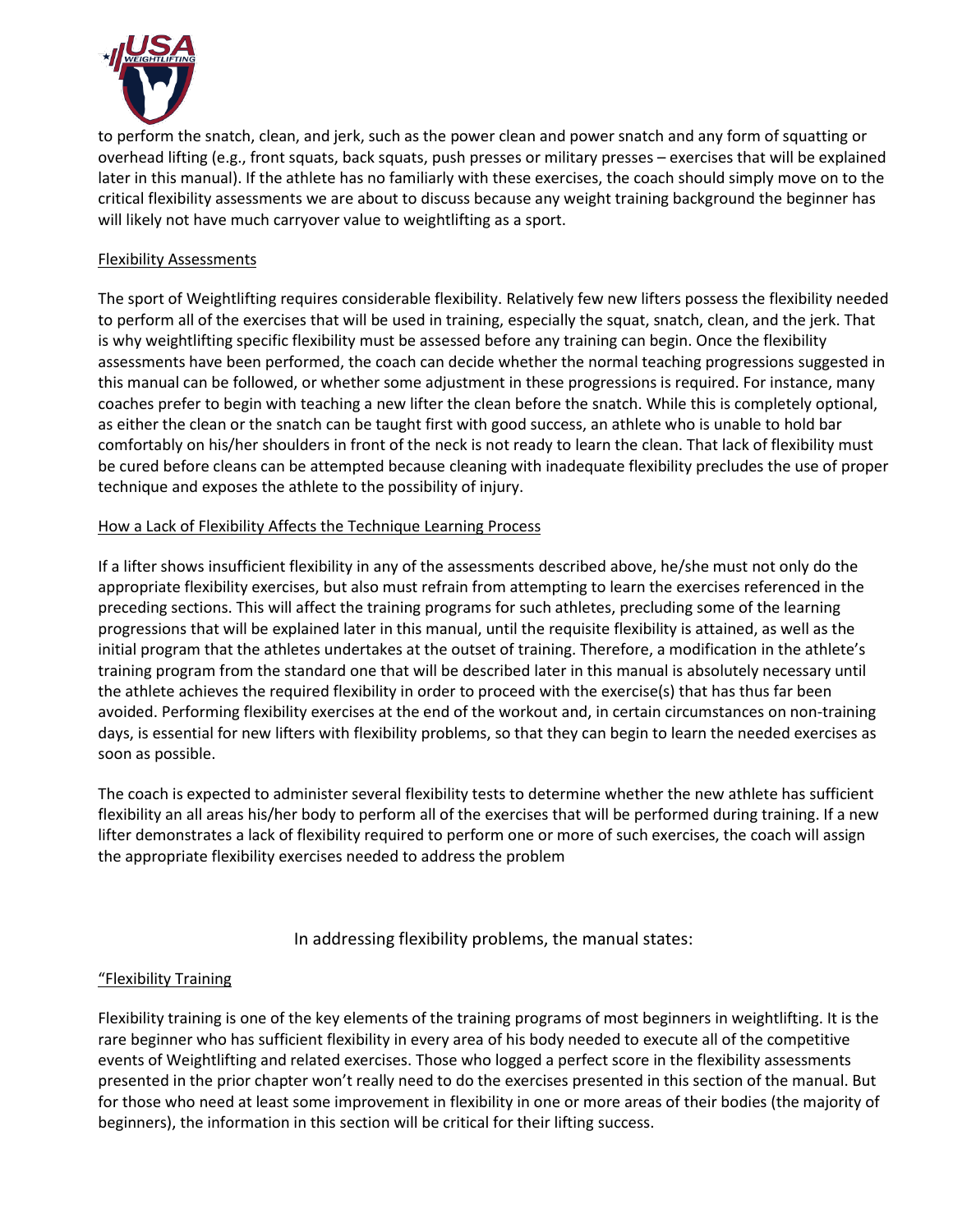

When training for increased flexibility, it is strongly advised that:

- 1) only muscles that have been warmed up through a general or specific warm-up be stretched;
- 2) gradual increases on the range of motion are achieved during stretching and no sudden moves into the full range of motion are attempted;
- 3) only the current range of motion is sought during warming up and no effort is made to improve the current range of motion;
- 4) flexibility exercises cease as the specific warm-up progresses, and they are not resumed until skill building, and power and strength training during a given training session have been completed;
- 5) flexibility training to increase an athlete's range of motion is performed immediately after strength training has been completed, while the muscles are still warm. Remember that the goal of training for an increased range of motion is to enable the athlete to comfortably and rapidly assume the correct starting and receiving positions during the competition lifts and related exercises. Progress toward this goal is tested by repeating the assessments described in the prior section of this manual. Only when an athlete has achieved the desired positions in all four assessments can unrestricted training on all lifts be commenced.

Remember that the goal of training for an increased range of motion is to enable the athlete to comfortably and rapidly assume the correct starting and receiving positions during the competition lifts and related exercises. Progress toward this goal is tested by repeating the assessments described in the prior section of this manual. Only when an athlete has achieved the desired positions in all four assessments can unrestricted training on all lifts be commenced."

There is then a discussion of the importance of an immediate focus on technique:

### "Why Teaching Good Technique from Day One Is Absolutely Critical

In this section of the manual we will discuss sound methods for teaching and learning the basic exercises used in weightlifting training. An outstanding coach of beginning and intermediate lifters is perhaps first and foremost a teacher of correct technique. Good technical habits learned by athletes early on will tend to carryover throughout their careers. Unfortunately, poor technical habits learned early are very difficult to correct later. It is absolutely essential that the coach focus beginners on learning sound technique from their first moment in the gym. Of all lessons a coach can provide to their beginning athletes, an understanding of good technique and how to develop it is perhaps the most important. Top athletes develop their technique through relentless efforts over a period of many years (improved technique in athletes five years after they debut at a world championships is a common occurrence). But in order for this to happen, a devotion to perfecting technique must be developed early on in an athlete's career.

### Good Technique Is Much Safer

While Weightlifting is a safe sport relative to other strenuous sports such as soccer, gymnastics, football, and basketball, it is much safer still if good technique is learned and practiced throughout a lifter's career. Good technique is biomechanically sound, so it minimizes the stresses on a lifter's body that heavy weights can deliver. We, in USA Weightlifting, are interested in safety first and foremost, so to us learning good technique is not only effective; it is the right thing to do.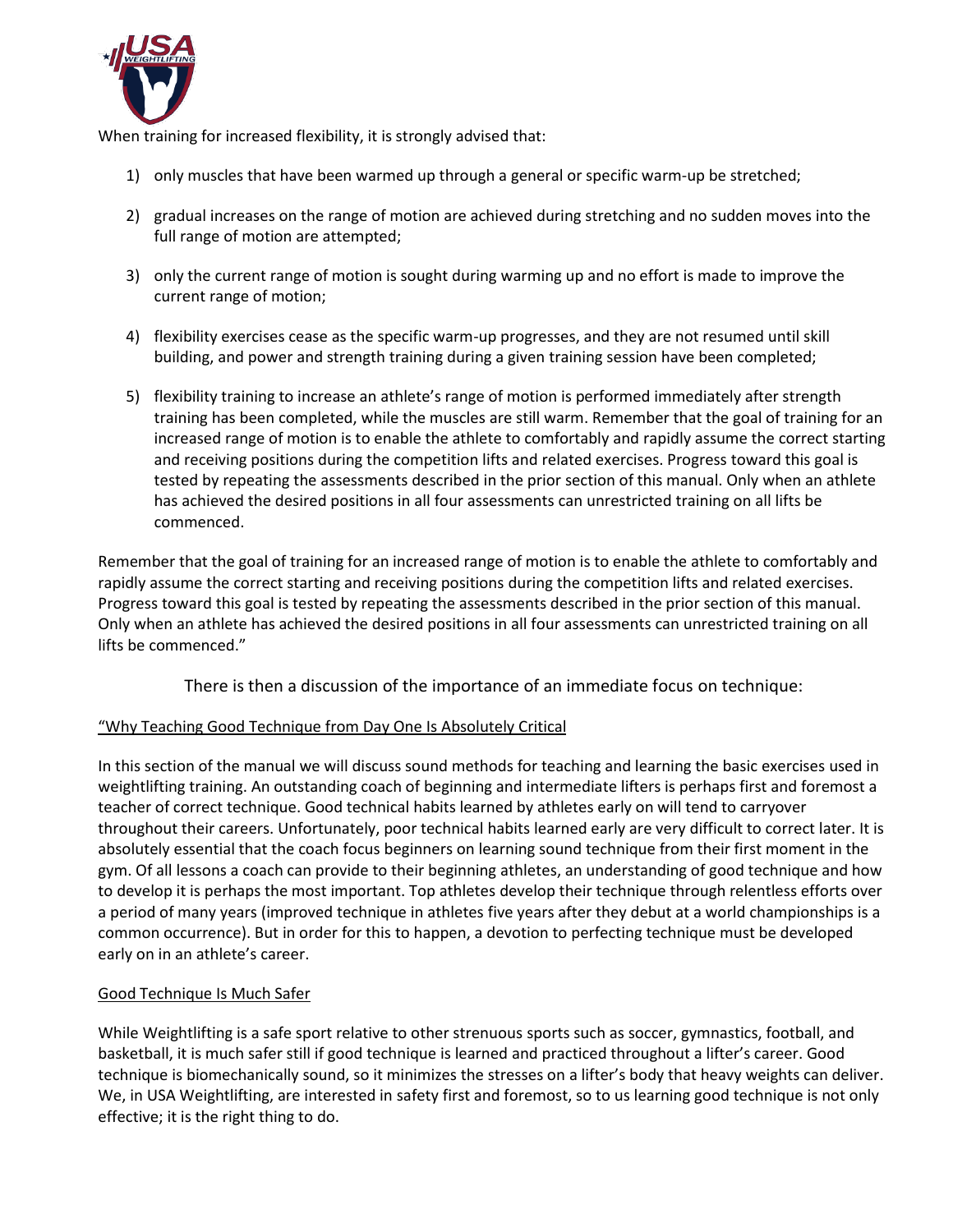

### Good Technique Is The Primary Foundations of a Successful Career

What a lifter learns in his or her early days of training will impact the rest of that athlete's career. A sound building cannot be built on a weak foundation. Sound basic technique is perhaps the most important foundation for a Weightlifting career that will require continual technical development throughout that career. Moreover, if that sound foundation is not laid at the outset, it will be very difficult to correct it later on. One of the truisms of coaching is that it is much easier to teach someone to lift correctly with no background in weightlifting than it is to correct the mistakes someone has been making for some time.

### The Bottom Line on Technique

For all of the previously mentioned reasons, and many others, cultivating sound technique from the outset, and then improving it on an ongoing basis is one of the most important keys to a successful Weightlifting career. Do not let the athletes you train sell themselves short by failing to master proper technique. Follow the steps outlined in this course, and in later ones, to help your athletes safely achieve their ultimate potential and the ultimate joy they can achieve in the wonderful sport of Weightlifting."

Maintaining correct posture during lifting is important for safety so:

### "The Universal Posture of Weightlifting

You will notice throughout the video footage the sequence photos of the snatch, the clean, the jerk, and virtually all of the other exercises weightlifters perform, lifters maintain a posture with these important characteristics:

- 1) the chest is inflated and "up" and shoulders are back as if the athlete is standing at attention; thus minimizing the natural curvature of the upper back (the upper back is never rounded or hunched);
- 2) the lower back is arched in the same way as it is when a person is standing at attention so that the natural curvature in the lower back is always maintained (never exaggerated nor diminished);
- 3) the head is vertical or looking slightly up, and the eyes are looking straight ahead or slightly upward. (maintaining the head in a vertical – upright – position is particularly important when the lifter is moving under the bar in the snatch or jerk, or when the lifter has a weight overhead, to keep the bar out of the upward/downward path of a rising/falling bar).



This is the universal posture of weightlifting whether you are taking the bar from the floor, performing a squat, or holding a weight overhead. Maintaining this posture at all times helps to protect the back from overstress and helps to assure that the tremendous force delivered by the legs and hips during the lifting process is transmitted directly to the barbell during all of the lifts, rather than having the force generated by the legs and hips dissipated through a torso that is sagging and absorbing the force of the legs. While great care must be exercised to assume the correct posture, the good news is that essentially only one posture needs to be learned, and posture is relatively simple and natural. Athletes are often helped in assuming and maintaining the correct posture by thinking of inflating and raising the chest and lifting it up and out, by pushing it forward and minimizing the natural curvature in the upper back, while maintaining the natural arch in the lower back. Many are also helped by thinking of elongating the torso and generating moderate tension in the muscles of the back, particularly the spinal erector muscles that are situated on either side of the spine. Lifting legend, Tommy Kono, recommends having the athlete sit in a chair and raise the chest while lengthening the torso to teach the correct posture. While most athletes find it relatively easy to attain and sustain the correct posture when they are standing erect, many round their backs when they tilt their

torsos forward. Another lifting legend, Zygmunt Smalcerz, likes to have lifters learn to maintain the correct posture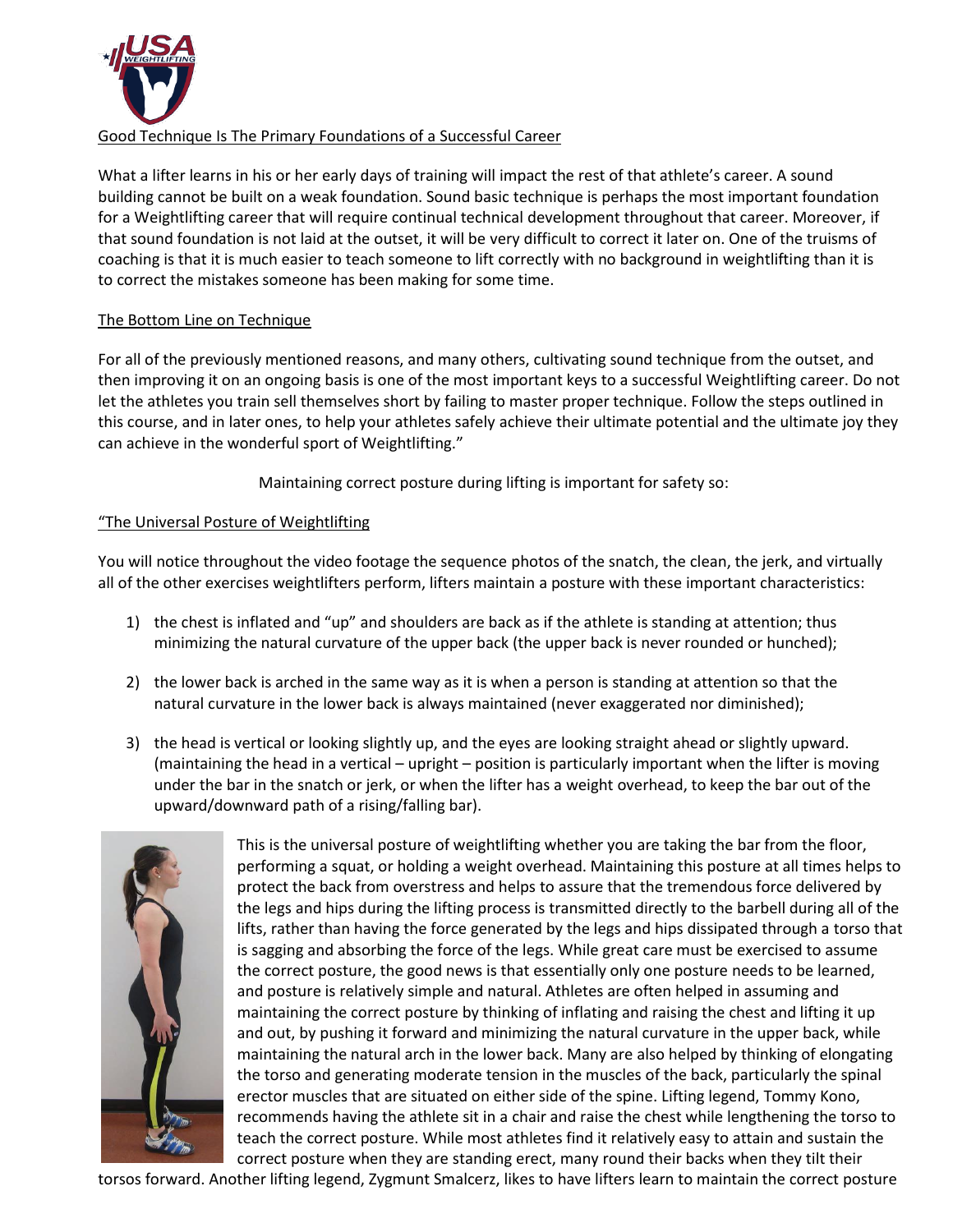

when the torso is leaning forward by placing the hand on the knees while inflating the chest and arching the back. Feedback on the posture via a video or mirror is often helpful as many beginners think they are maintaining a correct posture when they are not. If the lift commences by lowering the bar (e.g., in the squat) the lifter normally holds that breath until the bar has been lowered to a position from which the lifting of the bar upward commences. Whether the lift begins with lowering the bar or with raising it (e.g., in lifting the bar from the floor), once the upward lifting has commenced (or immediately after it has been completed), the lifter exhales. If a lift is to immediately follow (such as a jerk after a clean or another repetition in the same exercise) the lifter takes a few quick breaths and holds the last one just prior to beginning the subsequent lift. Once the series of lifts has been completed, the barbell is replaced in its starting position and the lifter resumes normal breathing.

#### Only Two Grips Are Acceptable for New Lifters – Standard and Hook Grips

In the upcoming sections of this manual, we will discuss how to teach the clean and snatch. Before we do that, it is appropriate to discuss the proper means for gripping a barbell. There are only two grips that should be taught to new lifters: the standard or "opposing" grip and the "hook" grip. In the standard grip, the palms are pointing back when the bar is gripped to lift it from the floor. The thumb wraps around the bar from back to front and the other four fingers are wrapped around the bar from front to back. It is also referred to as the "opposing grip" because the four fingers go around the bar in one direction and the thumb in the other or opposite direction. This grip can be used for all weight lifting exercises that involve gripping the bar, particularly all forms of pressing, jerking, and squatting. However, the strongest possible grip for lifting a barbell from the floor is known as the "hook" grip. No one quite knows when this grip was invented, but it is an incredibly powerful ally for all weightlifters who wish to lift maximum weights in the snatch and clean. The hook grip not only increases the amount a lifter can lift, but it helps to assure good technique, because a lifter who is struggling to hold onto the bar will tend to bend the arms during the pull, which is a clear and serious technical mistake and one that is very hard to correct once it becomes a habit. So important is the hook grip that no top lifter in the world uses any other grip when he/she attempts a maximum snatch or clean. It is simply a must. The hook grip is secured by hooking the thumb around the bar, then wrapping the index (forefinger) and middle finger, or at least the forefinger, over the thumb, the remaining fingers wrapping around the bar. Virtually all lifters will experience discomfort in the thumb when they begin to use this grip and they must persist through this initial period of adjustment. The discomfort can be mitigated somewhat by wrapping a layer of surgical tape around the thumbs. It can also be mitigated by using the grip for a set or two at the outset of ones training with it, then adding sets using this grip over several workouts. The good news is that over time the discomfort will subside and eventually the lifter will not experience any material discomfort while using this grip. The grip that should never be used is the "thumbless" grip where the thumb and finger go around the bar in the same direction. This grip is not nearly as strong for lifting the bar from the floor as the hook grip, or even the opposing grip. While some lifters find such a grip more comfortable for the jerk, the likelihood of the bar's slipping out of the hand during the jerk, or any overhead lift, is much greater than with the opposing grip, although the incidence of the bar so slipping with either grip style is extremely low. The thumbless grip is particularly dangerous in the bench press, where a falling bar can strike the lifter on the face, neck, or chest and trap the athlete against the bench, so this grip should never be used when performing this (or any other) exercise.







*Standard or "opposing" grip Beginning of the "hook" grip Final position of the hook grip Thumbless grip (unacceptable)*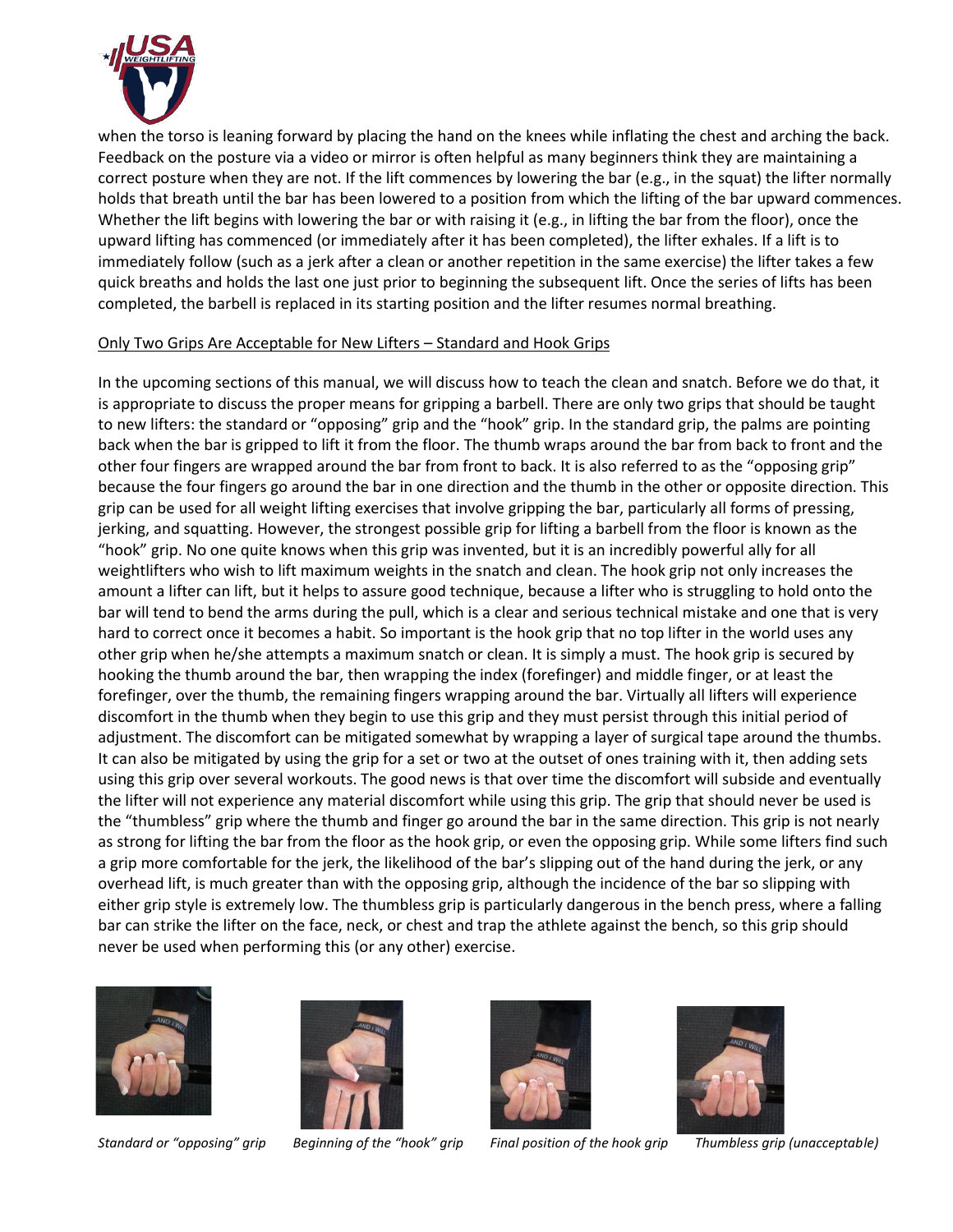

Lifters perform many full squats during their training, so learning to use a standard squat rack correctly is important:

#### "Using A Standard Squat Rack

In order to perform front squats with any substantial weight above an empty bar, a standard squat rack should be employed. The nature and use of this rack will be described here, but the instructions provided apply to a standard rack, images of which will appear on the photos and video that accompany the explanation of this exercise. Any instructions provided by the manufacturer of the rack should be followed if the racks differ from what is presented here. A squat rack can used for many other exercises, such as overhead squats and back squats and all forms of pressing and jerking done without a preceding clean. The first step in using a squat rack is adjusting it to an appropriate height for the athlete. Squat racks are typically comprised of two sets of two vertical metal tubes, each set having one tube that fits inside the other. The inner tube generally has a series of equally spaced vertical holes. The larger, outer tube has one or two sets of holes. In order to lock the fork shaped bar receiving mechanism that sits on top of the inner tube at an appropriate height, a pin is inserted through the set of holes in the outer tube and the inner tube when the holes in these tubes are aligned. This is done on each side of the rack before the bar is placed on the rack (never try to adjust the height of a rack when it is supporting a loaded barbell). Once the height of the forks is set, a bar is placed on the forks; the front part of the fork is very short, perhaps an inch in height or less, while the back part of the fork is several inches high. The correct height for the bottom of the fork, which supports the bar, is one that requires the athlete to bend the legs only a few inches in order to get under the bar, but it also enables the bar to clear the front fork by an inch or two when the athlete stands up with the legs straight. The lifter faces the rack to remove the bar and, after placing the shoulders under and in contact with the bar with the torso in a vertical position and the feet under the hips and shoulders, the lifter extends his/her legs. The athlete then backs out of the rack by stepping back one or two steps, until the feet are in line, and is ready to begin the front squat as described in the section below.

At the conclusion of the squat, the lifter walks forward into the rack with the torso held upright. The lifter should never lean forward to replace the bar in the rack. Rather she should step slowly toward the rack with the torso held vertical, until the bar gently touches the rear fork of the rack on each side. Then the lifter bends the legs until the bar contacts the bottom of the fork solidly. The lifter then moves out from under the bar. It is not necessary, or even desirable, to look at the forks when one is replacing the bar in the rack as this generally results in the lifter's turning the head and even twisting the body to contact the fork on the side being focused on. Then, when the lifter looks at the fork on the other side, the bar may move away from the rack on the opposite side. Looking straight ahead and being guided to the rack by peripheral vision and gentle contact with the rear forks is a much safer and more effective strategy (the lifter should be careful not to push on the rear of the forks forcibly as this could tip the rack backward).





*Preparing to remove the bar from the squat rack Preparing to begin the front squat after having stepped back from the rack*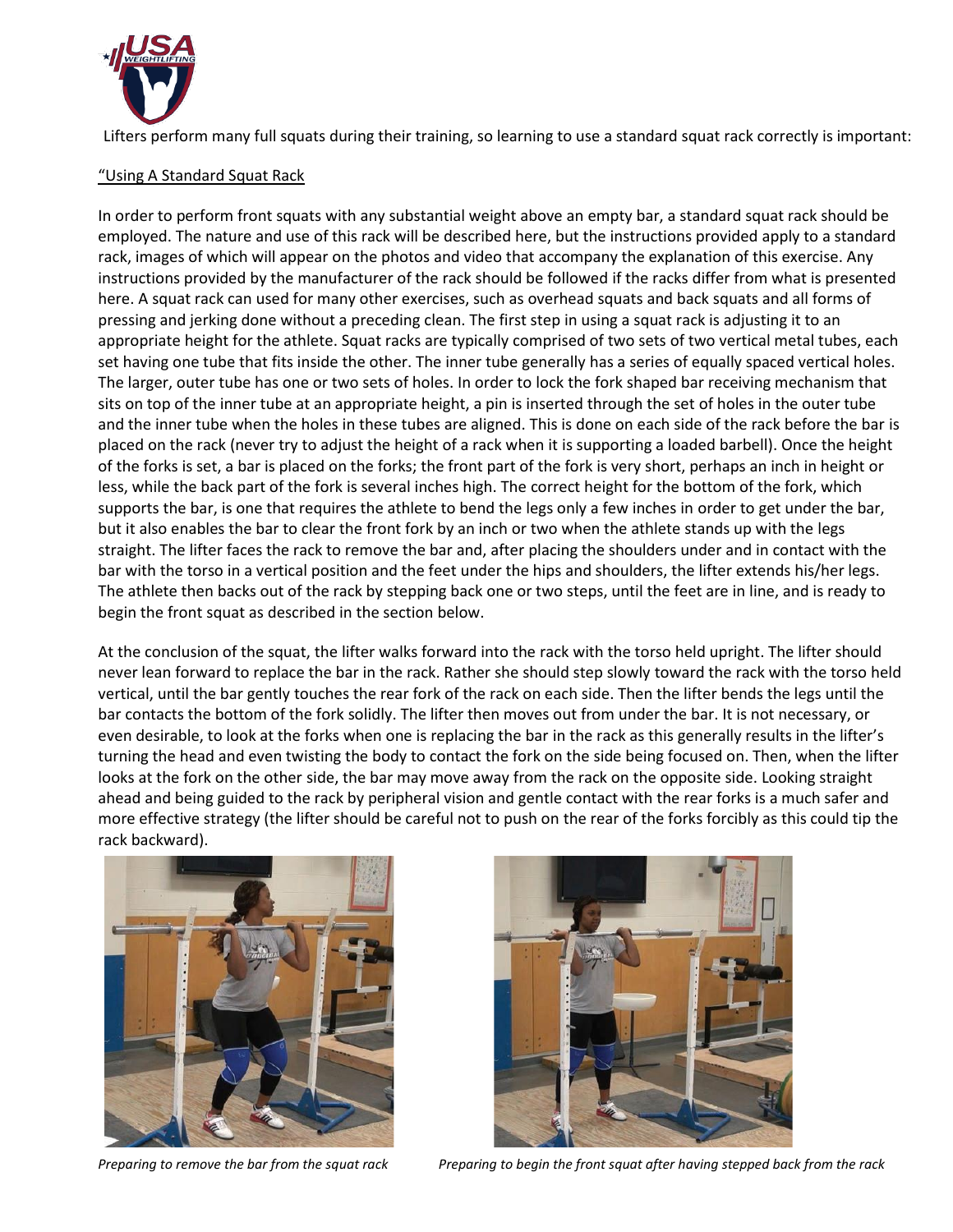

While weightlifters want to learn to make all of their lifts in training and competition, they will miss and must be completely prepared to do so safely, and they of course must be prepared to lower the bar correctly after a successful lift:

### "Teaching Athletes How to "Miss" Correctly

Martial artists are always taught how to fall before they are taught throws, strikes, and other offensive/defensive techniques. That is because while the attacks and good defenses are at the core of those arts, the ability to fall safely is a prerequisite to safe practice. The ultimate objective will always be to make others fall, but martial artists must accept the fact that they will fall and they must learn to do so safely. Similarly, weightlifters must strive to eventually never miss a lift. But misses will occur, and often until technique is mastered, so the ability to miss safely must be learned at the outset. Therefore, as we explain how to perform the front squat, the overhead squat, and the jerk footwork, we will explain how one goes about learning to miss safely.

#### How to Miss a Front Squat or Squat Clean

The lifter should learn how to miss a front squat just in case he/she is not able to recover from the full squat position to the standing position. This method applies to missing a squat clean as well. If the lifter loses his balance, cannot stand up from the low position, or the bar starts to fall off the lifter's shoulders, the lifter pushes the bar forward with the hands and moves the body, especially the knees, back, so that the bar falls in front of the lifter."



*Missing a front squat correctly, knees pulled back and bar pushed forward*

#### How to Miss an Overhead Squat or Squat Snatch

Before attempting to learn the overhead squat with an actual bar, one should learn how to miss an overhead squat safely, since that will almost inevitably happen while one is practicing this lift. One of the keys to a safely missing an overhead squat correctly, as well as actual snatch, is to lock the elbows solidly once the bar is overhead and to maintain that lock at all times, even at the outset of a miss. Doing this assures the barbell will be well away from the head and torso of a lifter, even if it cannot be secured overhead. If the bar is being lost toward the front of the lifter, and the lifter maintains the arms in a fully locked position, it is a simple matter to push the bar that is forward even further forward and to pull the knees back and/or to jump back, to get out from under the bar. If the bar is being lost rearward, the lifter pushes back on fully locked arms and jumps forward out of the path of the falling bar. As long as the elbows are locked, the bar cannot hit the lifter's head, neck, or shoulders because the locked arms force the bar to move in an arc around the body, reaching a position either 90 degrees forward from a position directly above the shoulders, or 90 degrees backward from such a position. In either extreme of the arc, the bar is away from the head, neck, shoulders, and torso, so the lifter merely needs to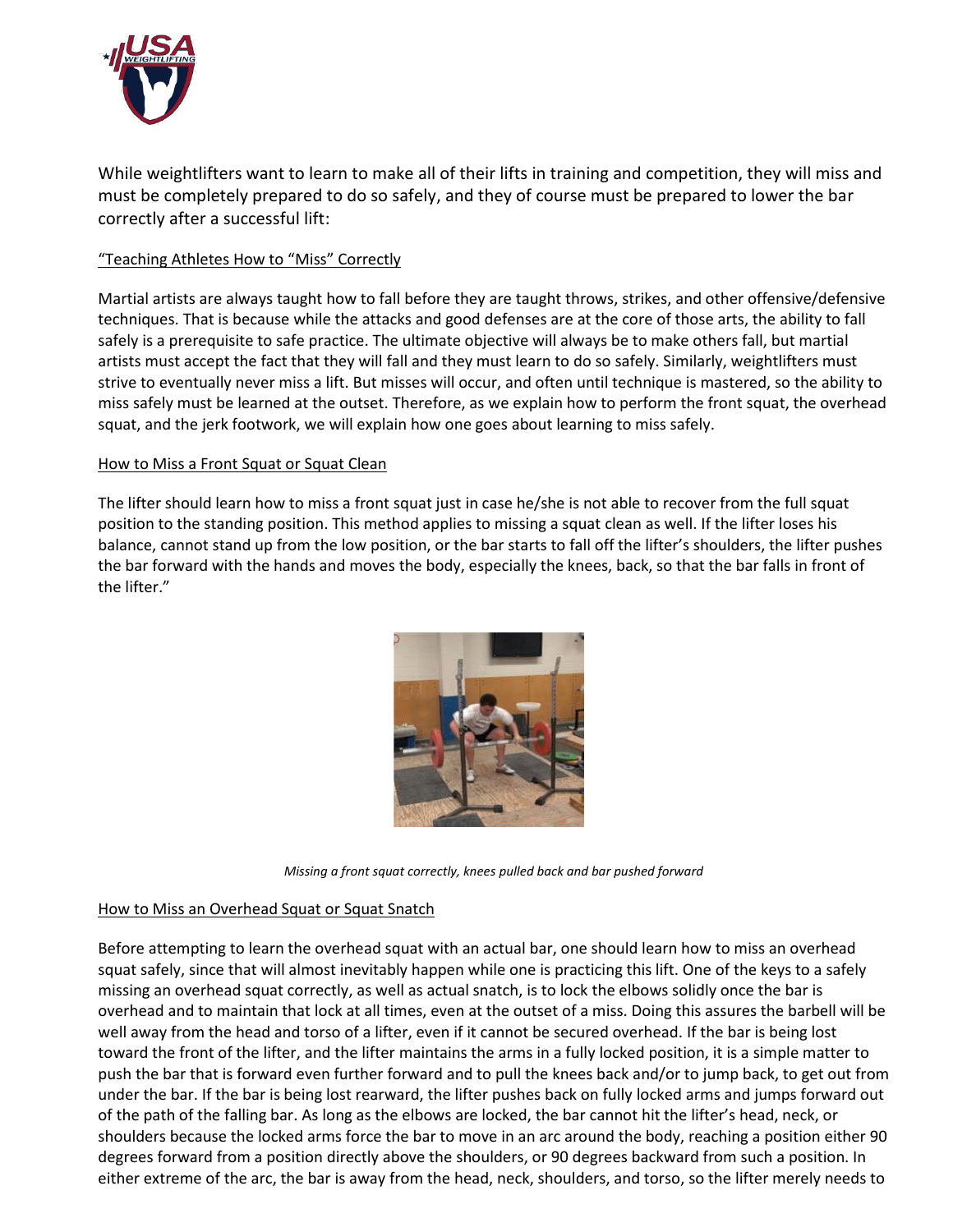

complete the miss by moving the legs out of the way and open the hands. It is important that this latter movement be performed immediately after the pushing of the bar forward or back, so that the lower body is out of the way as the bar passes the torso and travels toward the platform. These movements can and should be practiced with a stick when one is learning the overhead squat by allowing the stick to fall to the platform in front and behind the lifter several times. Using a stick during the learning process prevents any harm from coming to the lifter if he/ she should fail to push the bar far enough forward, or back when it is dropped, or fail to jump back if the bar is forward or jump forward if the bar is being lost backward.





 *When missing forward, the lifter pushes the When missing backward, the lifter pushes back on straight Bar forward on straight arms and pulls the arms and jumps forward to drop the bar behind safely (the hands knees back to drop the bar forward safely open to release the bar to fall freely when the bar has reached approximately the position shown, or slightly lower)*

#### How to Miss a Jerk Safely

While the lifter is mastering his footwork for the jerk, the process of learning how to miss a jerk safely needs to be carried out with a stick. As was the case for the snatch, the first principle of missing a jerk safely is to always lock the elbows solidly when the bar is put overhead. This is true when performing the exercise with the stick, but it becomes much more important when a heavy jerk is being attempted. The lifter must invariably lock the elbows when jerking, even if that places the lifter in a position where the legs are bent so deeply that a recovery from the split becomes challenging. You must always lock the elbows once you decide to attempt a jerk period. The locked elbows are actually required under the rules of Weightlifting, but, more importantly, they afford the lifter a crucial safety element. As was noted in discussing the snatch, when the elbows are locked, the barbell cannot hit the head, neck, shoulders, or torso of the lifter because the very length of the arms keeps the bar away from these areas. As soon as the elbows bend, the lifter is not only in a weaker position, but the bar can fall on these areas as rare as that is. In contrast, if balance or control of the bar overhead is lost, when one is attempting a jerk, but the lifter maintains the arms in a fully locked position, it is a simple matter to push the bar that is forward even further forward and to pull the front foot back out from under the falling bar. If the bar is being lost rearward, the lifter pushes back on fully locked arms, opens the hands to permit the arms to be pulled forward and away from the bar and at the same time pulls the back leg forward out of the falling path of the bar. Naturally, it is critical that this latter movement be performed immediately after the pushing of the bar forward or back, so that the lower body is out of the way as the bar passes the torso and travels toward the platform. The lifter should practice missing with the stick, both forward and back, so that when the athlete begins to lift the bar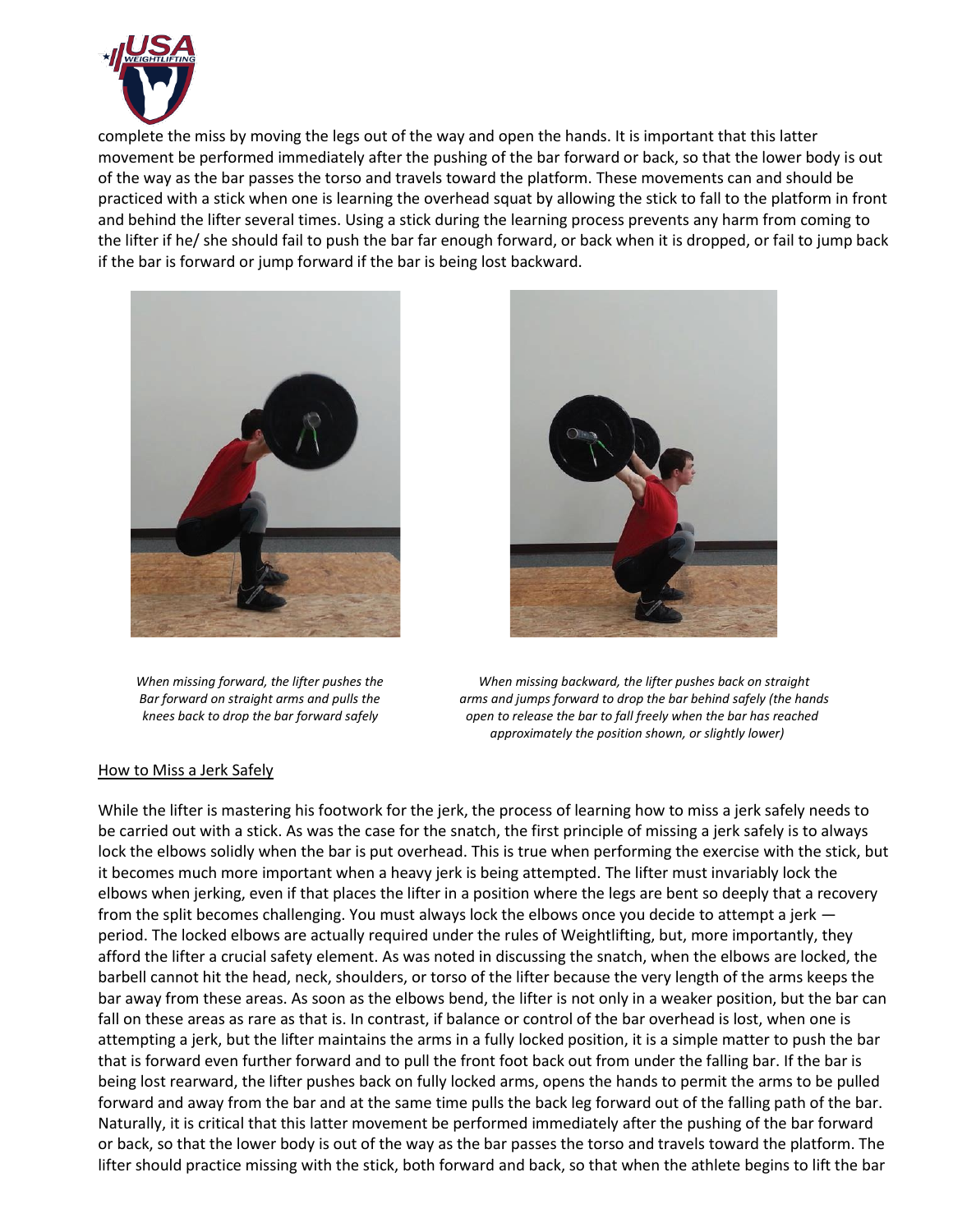

or heavier weights, he will know exactly what to do in the event of a miss. If this is done for a few workouts, the procedure should be learned well enough so as to be carried out automatically in the future. But if the lifter shows any signs of having forgotten how to miss, this procedure should be practiced again.





*The stick overhead in a typical The stick has travelled to far behind Here the stick is too far forward, so the split jerk position. the shoulders and hips to be controlled lifter will push it further forward on straight safely so the lifter will push it back on arms and pull the front foot back, out straight arms and pull the back foot forward, of the way of the falling bar out of the way of the falling bar.*



#### Dropping the Barbell in a Controlled Manner

It is customary, when bumper plates are being used, for athletes to drop the bar after the completion of an exercise that does not entail using a rack. However, this should not be done in a completely uncontrolled manner. The bar should always be dropped in front of the lifter and never propelled downward by the lifter. Before dropping the bar, the lifter must assure that the legs are out of the way. Discouraged lifters sometimes drop the bar from a squat position without assuring that their legs are out of harm's way. They almost invariably get away with it, but a completely unnecessary disaster can occur when uncontrolled missing is done, as the bar can fall several feet and contact a leg or knee that is fixed in place by the foot. Therefore, new lifters should be taught to push the bar well forward at the outset of the intentional dropping motion. Athletes should also be sure to release the hands from the bar well before the barbell hits the platform (at least when the bar reaches waist height), and no body part should be above the bar when this happens. Bumper plates can cause a barbell to bounce upward quite forcefully when it first hits the platform, and the lifter does not want to be the recipient of any of that force."

The course and manual explain the performance of an essential exercise for beginners, the "Overhead Squat" in great detail, but in terms of safety:

"To prepare for the overhead squat, a lifter generally takes a barbell from a squat rack with the barbell resting behind the neck, and on the upper back and shoulders. If the rack can be placed wide enough so that the lifter can assume his snatch grip without the hands coming very close to the forks of the rack, the snatch grip is assumed.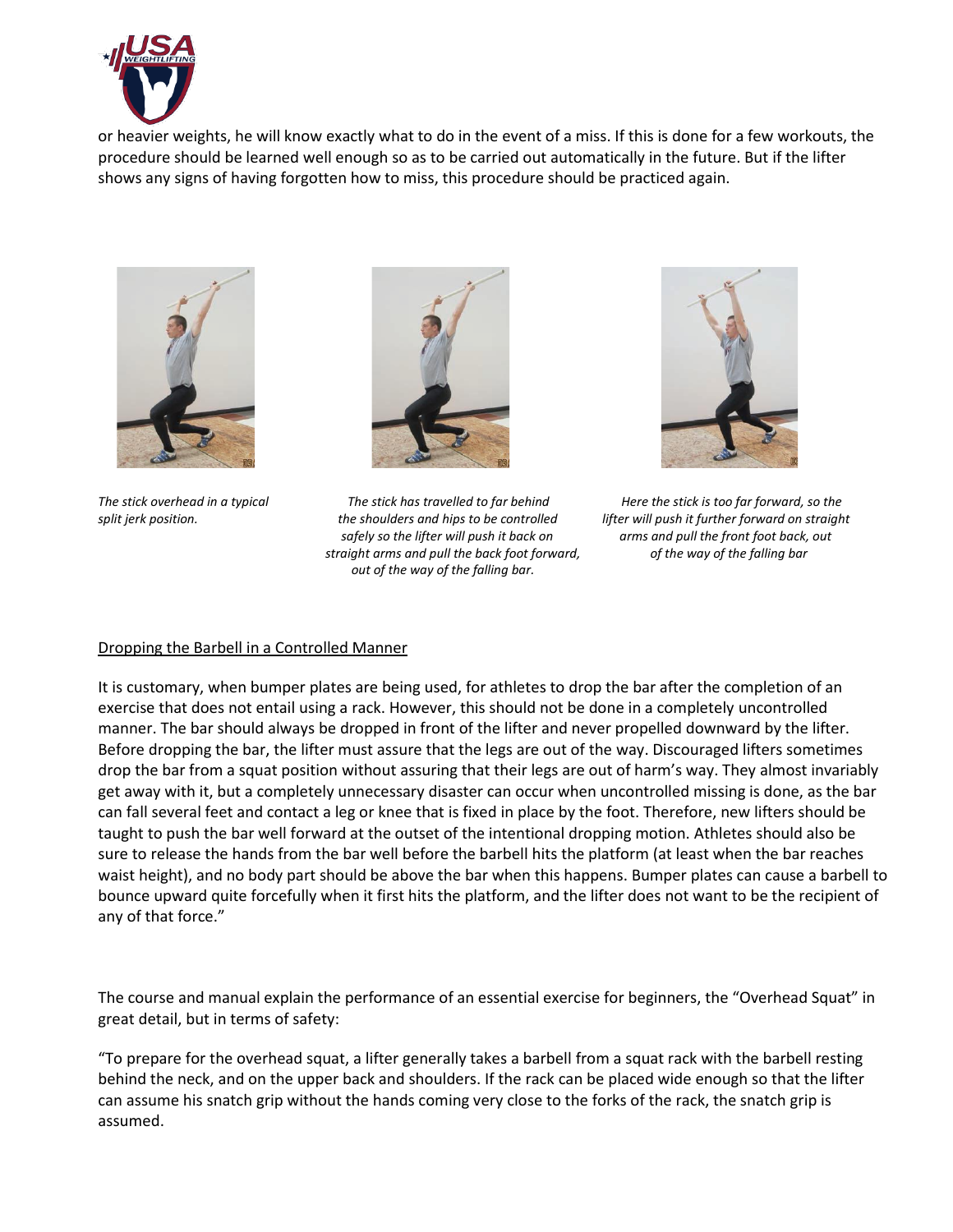

For lifters with a very wide or even collar to collar snatch grip, the bar will need to be taken off the rack with a narrower than snatch grip, then the hands can be moved out to a snatch grip once bar has been removed from the rack. This may take some guidance from the coach or another lifter, to assure that the hands are positioned correctly. See the section on "Selecting the Correct Snatch Grip Width" to determine the actual width of the grip. It is critical to bring the hands in until they are only slightly wider than the shoulders before the bar is replaced on the rack after the overhead squat has been completed. This assures that the fingers cannot be caught between the bar and rack forks.

With light weights, the lifter will be able to press the barbell up into a position with the elbows fully locked and the bar over the shoulders. With heavier weights, the lifter will need to use an upward thrust of the legs, similar to what is done in a jerk drive, to get the bar to arm's length, or the assistance of spotters on each side can be used, with each spotter helping the lifter to get the bar to arm's length and then releasing both sides of the bar simultaneously once the bar is over the lifter's shoulders and the elbows are fully locked. It is best for the spotter to support the bar until the lifter then verbally signals his/her readiness (or pre-agreed to count, such as "1, 2, 3").

The starting foot position is similar to that of the front squat as the feet are hip width apart or wider, with the toes turned out somewhat. A somewhat wider stance than is used for the front squat is common in the overhead squat and squat snatch. The grip is snatch width (which is explained later in this manual). The bar is positioned directly above or slightly to the rear of the shoulder joint and the shoulder joint is over the middle of the foot. It should be noted that if the lifter is able to press the bar up into the start position, he/she should be able to lower the bar slowly and safely onto the rear shoulders after the overhead squat(s) has been completed, being careful not to let the bar come in contact with the vertebrae before contacting the shoulders.

However, once the weight is heavy enough that a leg drive or spotters are needed to get the bar into the start position, it is not safe for the lifter to attempt to lower the bar onto the shoulders after the overhead squat(s) has been completed. In such a case, the lifter should either safely drop the bar in front of the body to the platform, while staying well clear of the rack. In such a case, the bar will need to be replaced on the rack for the next set. Alternatively, the lifter can obtain assistance from two spotters, one on each side of the bar, to lower the bar to the shoulders, after which it can be returned to the rack by the lifter. Attempting to lower a bar to the rear shoulders without assistance can result in the bar hitting one of the vertebrae before contacting the shoulders and bruising or even fracturing the vertebrae, so this should never be done. As was the case for the front squat, the lifter should be taught to miss with a stick before any weight is attempted in the overhead squat. Then, should the lifter lose balance or be otherwise unable to complete the lift, the barbell can be safely "missed" (dropped to the platform)."

#### Power Jerk Behind Neck and Jerk Behind Neck

Some athletes who experience difficulty in executing the power jerk and jerk may find it useful to do some practice in the power jerk or jerk behind the neck. The chief advantage of this exercise is to teach the lifter to end the jerk with the bar above or slightly behind the shoulders. Some lifters find it difficult to get the bar into that position when they perform the power jerk or jerk, and these exercises can help to make them comfortable with the bar in the correct finishing position. These exercises are essentially identical to the standard versions of them except that the bar begins resting behind the neck, on the tops of the shoulders and trapezius muscles. From there the dip and explosion are the same as for the regular power jerk and jerk with the athlete catching the bar overhead, with the elbows fully locked, and the bar over the shoulder joints or just behind the hips and torso under the shoulder joints. The major difference is that the chin is not tucked in and the head pulled back before the drive begins, as the bar does not have to clear the chin but rather the back of the head. However, caution must be taken on two levels when these exercises are used. First, every finished rep must either be dropped to the platform or lowered to the shoulders with the assistance of spotters, to avoid any jarring contact with the neck or vertebrae of the upper back. Failing to do this can result in injury to the vertebrae. Second, some lifters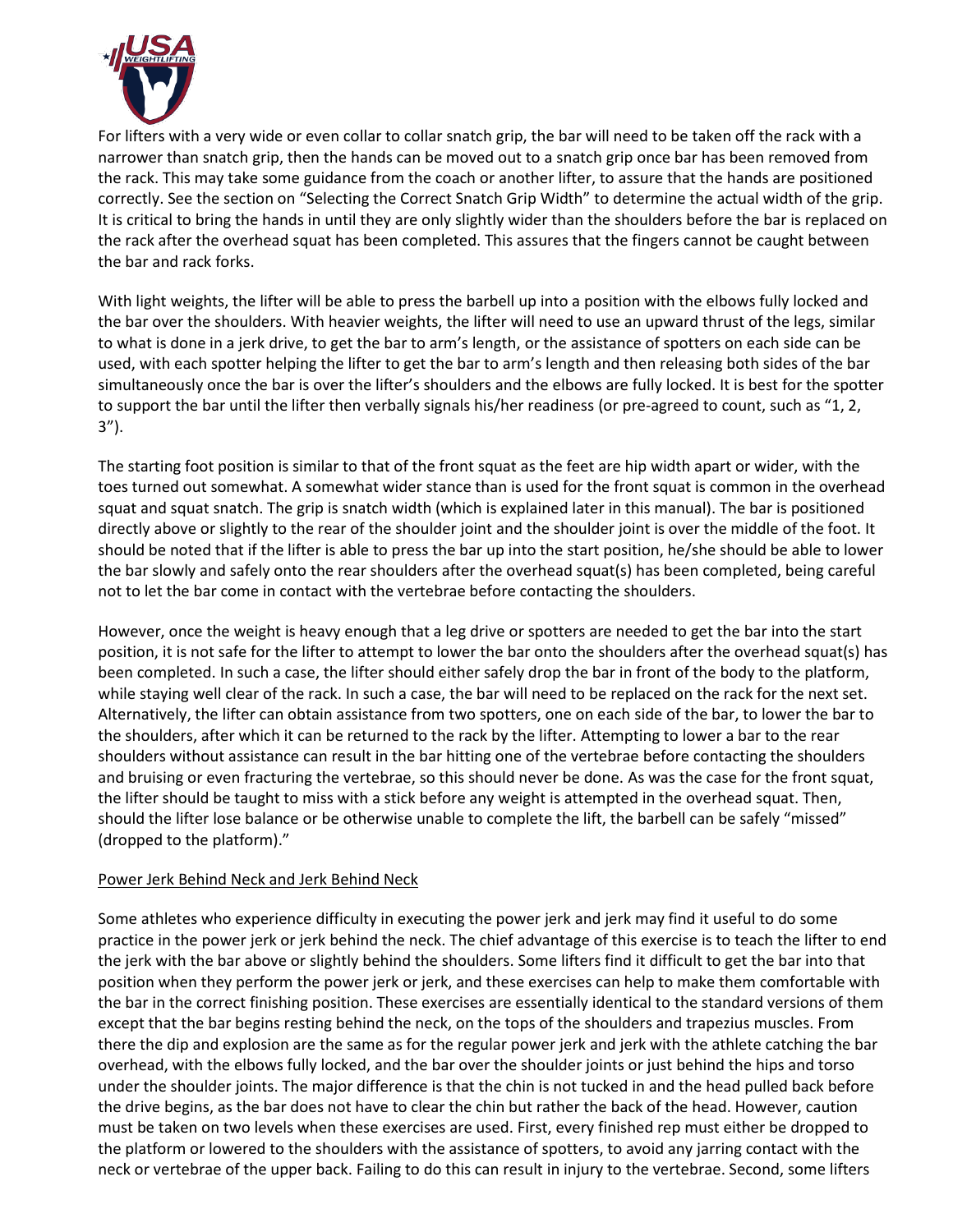

can become very adept at jerking behind the neck to the point of being able to lift much more from that position than from the front of the neck. This can occur without the lifter improving the jerk from in front of the neck at all. Jerks from behind the neck can be helpful learning tools, but they should not be practiced to the point where they are preferred to the regular versions of the jerk.

### The Use of Spotters When Squatting and Replacing the Bar Behind the Neck

The most common use of spotters is in the back squat, although they can be used with benefit in the front squat as well. They are not generally used during an overhead squat, since the athlete simply drops the bar if the lifter cannot complete the lift, but they are often used to help the lifter return the bar to the rack in the overhead squat exercise once the lifter has completed performing his set. You



should secure a spotter for each side of the barbell whenever the weight being used is expected to be difficult for you. Then, if you cannot complete the squat, which the spotters will judge by watching the bar and stopping its downward progress as soon as they see the bar not only stops on its way up, but also begins to descend the slightest amount (or sooner if they hear the lifter ask for assistance). In this case, the spotters grasp the end of the bar on their respective sides, making sure the other spotter is doing the same, and then together they assist the lifter in getting up, as the lifter exerts as much effort as possible to assure that the spotters are not lifting the bar by themselves. Spotters are also very important when any exercise ends by returning the bar behind the neck after placing it overhead, such as when jerking behind the neck or performing the snatch balance (exercises that are explained below)".

Moving the bar and body as vertically as possible while lifting is important for safe lifting:

# "Vertical and Horizontal Body Motions in Weightlifting

It is a generally sound principle of weightlifting technique that the bar and body be moved primarily in a vertical manner throughout the lift and an effort to minimize horizontal motion as much as possible should be undertaken. Weightlifting is a vertical sport. We lift weights up and we drop the body down. Jumping forward or back, banging the bar forward with the thighs or hips, and splitting forward or back are to be avoided. In the coming sections of this manual we will be discussing moving into the receiving positions of the jerk, clean, and snatch. One important piece of advice is connecting with the athlete's movement under the bar is to "drop the hips." Many lifters, consciously or unconsciously, think of dropping the head or torso when moving under the bar. This is almost always a bad idea. Thinking of dropping the head or torso down often results in the lifter tilting the torso forward and driving the hips back, which are two incorrect movements. Instead, the lifter should be thinking of dropping the hips, essentially the center of the body, straight down as quickly as possible when he is moving under the bar. This will generally result in a correct and efficient descent, whether in the snatch, clean, or jerk.

Assuming correct receiving positions to "catch" the barbell overhead or on the shoulders after lifting it upward is essential. The most universal principle for receiving the bar correctly is to hold the torso in a strictly vertical position, or have a very slight forward lean. The lifter never leans back to receive the bar in the snatch, clean or jerk: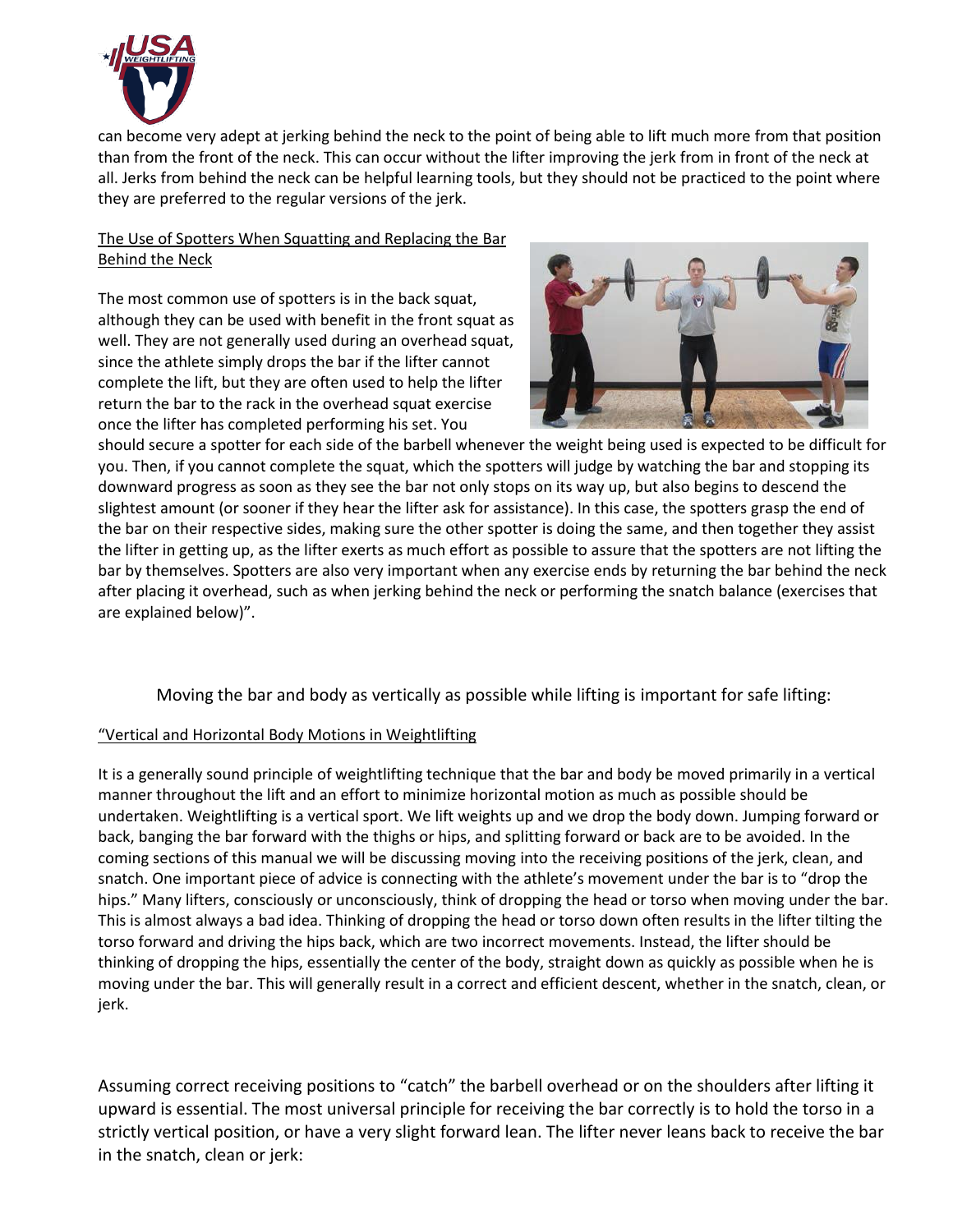

While the lifter is learning footwork, he/she can become comfortable with driving the bar overhead in the jerk by practicing the power jerk. This method of jerking is actually used by a very small percentage of top athletes to execute their jerks in competition. However, both consistency and the ultimate amount of weight that can be lifted with this style is generally significantly less than with the split jerk. So the vast majority of athletes use the split style. The lifter begins the power jerk with the bar held on the chest and shoulders in the same way that it would be held for a front squat. The bar rests primarily on the shoulders, the elbows are at the height of the shoulders and slightly lower, the chest is elevated with the torso in the universal weightlifting posture, and the athlete's balance is shifted toward the rear of the foot. In addition, in order to assure a clear path for the bar to be driven overhead, it is important that the head be pulled back slightly and chin tucked in (this chin tuck is important in the split jerk and military press as well)."

# Learning to catch the bar overhead on straight arms in the snatch is a critical skill for the new lifter to learn, the following motions/positions in catching a snatch overhead are considered completely inappropriate and unsafe:

**"**The lifter leans back, fails to lock the elbows fully, does not bend the legs sufficiently, or jumps the feet too wide in catching the bar overhead.

To correct these errors, feedback on the position of the torso, which should be vertical or leaning slightly forward, armlock (the arms should be fully straight with the wrists back), an overhead squat width and depth of a quarter squat must be achieved.

Learning to "rack" the bar on the shoulders in the clean is important for the lifter. Here are some errors to avoid:

"Here the lifter leans back, fails to raise the elbows high, does not bend the legs sufficiently, or jumps the feet too wide in catching the bar at the shoulders. To correct these errors, feedback must be provided to help the athlete learn the correct position of: a) the torso, which should be vertical or leaning very slightly forward, b) the elbows, which should be at the height of the shoulders or slightly below, c) foot width, which should be front squat width, and, d) squat depth, which should be approximately a quarter squat."

Transitioning from a Power Snatch or Power Clean to a Squat Snatch/Clean is an important step in learning how to lift. Here is part of the description of how that should be done:

### "Progressing From the Power Snatch and Power Clean to the Full Squat Snatch

Most lifters who have become comfortable with the power snatch and overhead squat will find the transition to full squat snatches is achievable with some practice. Lifters generally proceed to learn the squat snatch by warming up with power snatches with a moderate weight, each rep immediately followed by an overhead squat. Then the lifter tries to catch the bar progressively lower in the power snatch until, over a series of reps, sets, or workouts, the lifter is catching the bar in the full squat position. The lifter must be careful to keep the elbows locked on each snatch during this process. Some lifters will be able to manage squat snatching with light weights during the first workout they try it; most will be able to do it reasonably and comfortably within a few workouts, assuming the athlete has mastered the power snatch progressions and overhead squat prior to attempting the transition to the full squat snatch. But it will often take a while for the athlete's squat snatch to approach and then surpass the athlete's power snatch, although ultimately it should do this by 15 to 25%.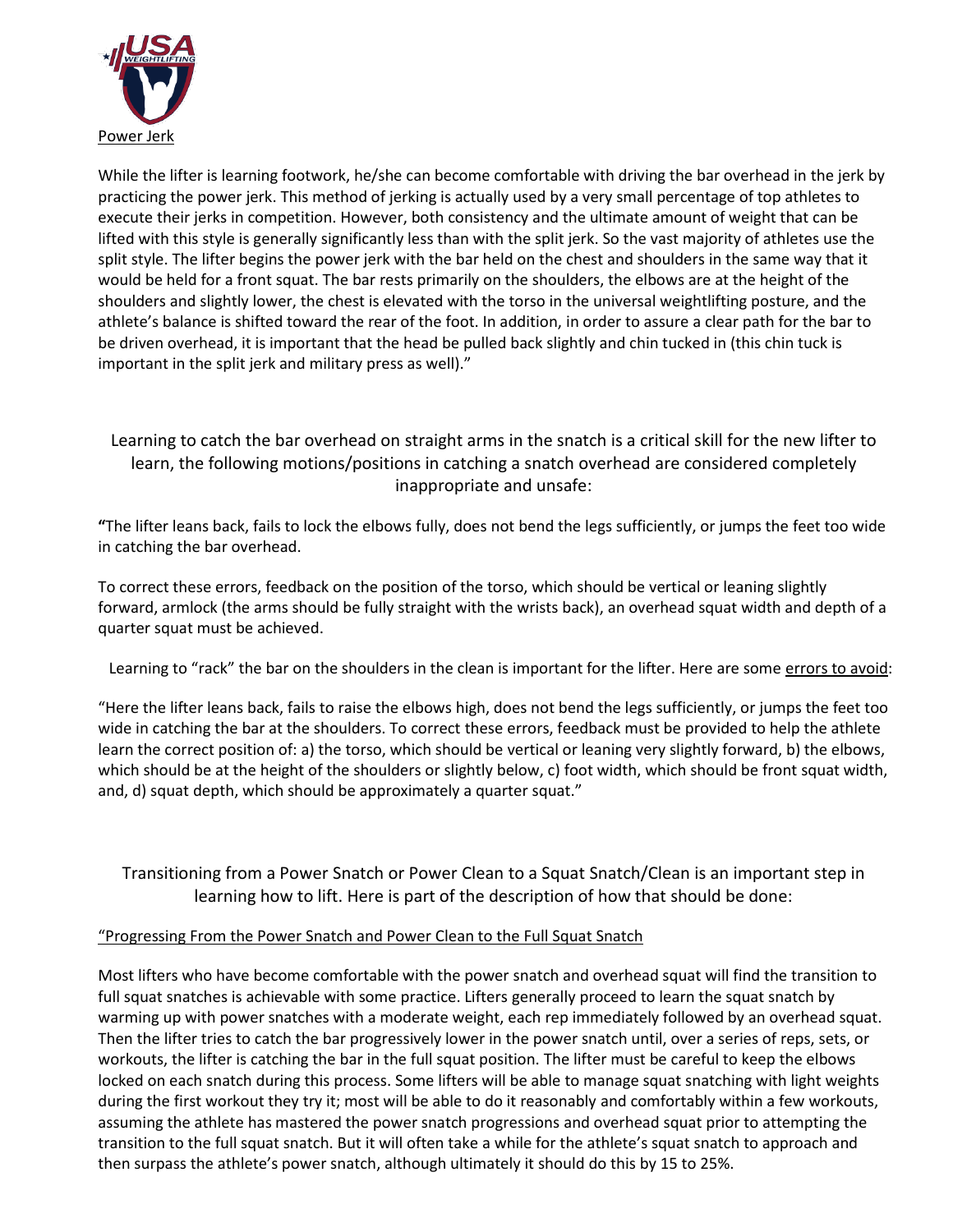

### Progressing From the Power Clean to the Full Squat Clean

Most lifters who have become comfortable with the power clean and front squat will find the transition to full squat clean relatively easy to accomplish. This is done by having the athlete begin with some regular power cleans, with each rep followed by an immediate front squat. On the next set, have the athlete begin with a power clean, followed by an immediate front squat, and as the reps proceed have the athletes try to catch each clean in a progressively lower squat, immediately riding it down into of full front squat. For instance, have the athlete catch the first rep in a quarter squat and continue immediately into a full front squat. If that goes reasonably well, have the athlete catch the second rep in a one-third squat and continue immediately into a full front squat. This process proceeds in one set, or across several sets, to the point where the athlete is catching the bar in a near or actual full squat. Naturally, if the athlete is having difficulty with the lower squat, have him keep practicing the power clean and quick transition into the front squat until it gets smoother and smoother, and then move on to catching the bar in a progressively deeper squat. The lifter must be careful to keep the elbows up when catching the clean lower and lower, to assure that the elbows are always well clear of the knees."

The (Back) Squat is considered an essential exercise for most weightlifters - tips on back squatting safely:

### "Back Squat

The squat, or back squat, is considered one of the most result producing exercises in the realm of weight training as it builds great strength in the legs and hips, the muscles with the greatest strength potential in the entire body. Many lifters find it to be a more comfortable way to perform squats than the overhead or front squat versions. However, the back squat is not as "specific" as the front squat or overhead squat in terms of carryover to the snatch and clean, so most lifters do some of their squats with the bar held behind the neck and the rest in the front squat position throughout their careers. In contrast, overhead squats are absolutely essential for beginners but more advanced lifters do not generally perform them very often, if at all because they do a great deal of squat snatching, which gives them ample practice in the low squat position and conditions their wrists, arms, and shoulders to handle heavy weights in the overhead position. The back squat proceeds in the same way as the front squat, except that the bar is placed on the tops of shoulders behind the neck, and is supported by the trapezius muscles, as well as the shoulders. It is recommended that the shoulders be drawn back and raised somewhat to, help support the bar and minimize contact with the vertebrae. The torso is held as upright as possible and the universal posture is maintained as the lifter descends into the low position, in much the same way as for the front squat. Then the lifter, maintaining the torso in an upright position, returns to a standing position. Spotters are strongly suggested for heavy squats, especially when near maximum and maximum attempts are being made. As has been explained earlier in this manual, safely missing in a front squat is relatively easy once the proper approach has been learned. Getting rid of the bar after missing a back squat is more difficult and risky, therefore, it is not suggested.



*Spotters ready to assist the lifter in the back squat. Their hands travel downward as the lifter does so that they are always ready but never actually touch the bar unless the lifter cannot complete the lift*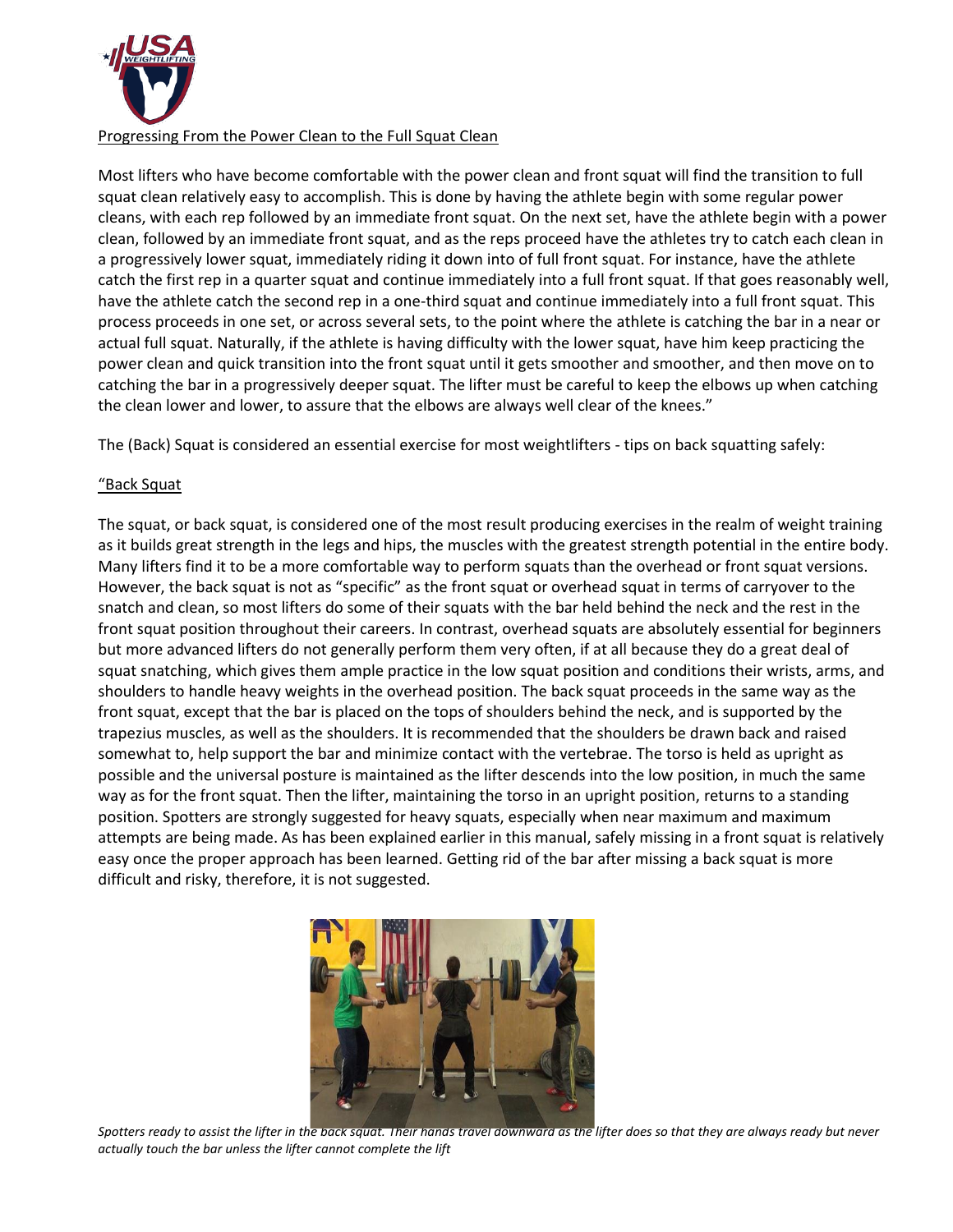

Some coaches have their athletes performing various kinds of jerks with the bar starting behind their necks. When this is done, we recommend:

### A Note on the Every Popular But Dangerous "Bench Press" – Not An Event in Standard Weightlifting Competitions

The Bench Press is not a part of traditional weightlifting competitions, and most weightlifters don't do them, even in training. Unlike the events of weightlifting, the bench press does not enjoy a favorable safety record. In fact, a number of people die virtually every year doing bench presses. Good technique is important in the bench press, but such technique is beyond the scope of this document. However, we do want to provide a few guidelines to make bench presses safer.

First, never perform a bench press with a weight that is heavy for you without a capable spotter. When bench pressing, the barbell is above your chest, neck or face. Unlike the situation in weightlifting, where the diameter of large plates used for heavy lifts helps to assure that the actual barbell does accidentally crush the lifter in a, rare, emergency situation (because they touch the floor while supporting the bar approximately 8" above the lifter), there is nothing stopping the bar used in the bench press from crushing the body of the lifter, because the bench used is above the floor, so the lifter can be compressed between the bar and the bench, with no hope of a supporting surface (like the floor) saving the lifter.

Second, the lifter should never use supportive equipment (such as a "bench shirt") that permits the lifter to lift weights well above those he/she is able to lift with no supportive equipment, especially without a crew of trained spotters in readiness. A person who fails to return a bench press to the rack he/she took the barbell from to commence the lift may be able get the barbell of his/her body by tilting it to cause the weights to slide off (if there are no collars on the barbell – though a lack of collars can itself create a hazard in certain situations). Or he/she may be able to roll the barbell down the chest to the stomach and sit up (though neither of these movements are safe or pleasant). But when a lifter is using a weight well above his/her ability without supporting equipment, the risk is far higher.

Third, learn correct technique from an experienced instructor, while such technique cannot by itself help you to avert accidental injuries, it can lessen the chance that injuries for other reasons will occur while one practices these exercises.

Here is some guidance on the technique learning process in weightlifting:

### "Beginners Must Learn Technique Using Light Weights – But Lighter Weights Also Make Them Stronger Faster Than Heavy Ones Would

One factor that we can never emphasize enough is that weightlifting training contains an amazing secret. The secret is that lifting light weights at the outset of training not only facilitates the development of sound technique, but the use of light weights at the outset also maximizes the development of strength and power. Research performed in the USSR decades ago demonstrated that beginners actually improved more quickly when they trained with light weights than when they trained with heavier loads relative to their strength and power level. This is not the case with more advanced lifters, who over time increase intensity and the volume of their training. It is very fortunate indeed that using light weights at the outset optimizes strength, power, and technique, because if it were otherwise, coaches and athletes would be perpetually faced with a difficult dilemma. How would they balance the need to stimulate the development of strength and power with heavy weights against the need to develop technique with lighter weights? Fortunately, no such dilemma exists for the beginner. Sound weightlifting coaching for beginners that optimizes both the development of technique, strength, and power involves the use of light weights, at least in high skill exercises. As the athlete develops, he/she will need heavier weights to stimulate continued increases in strength and power and to further refine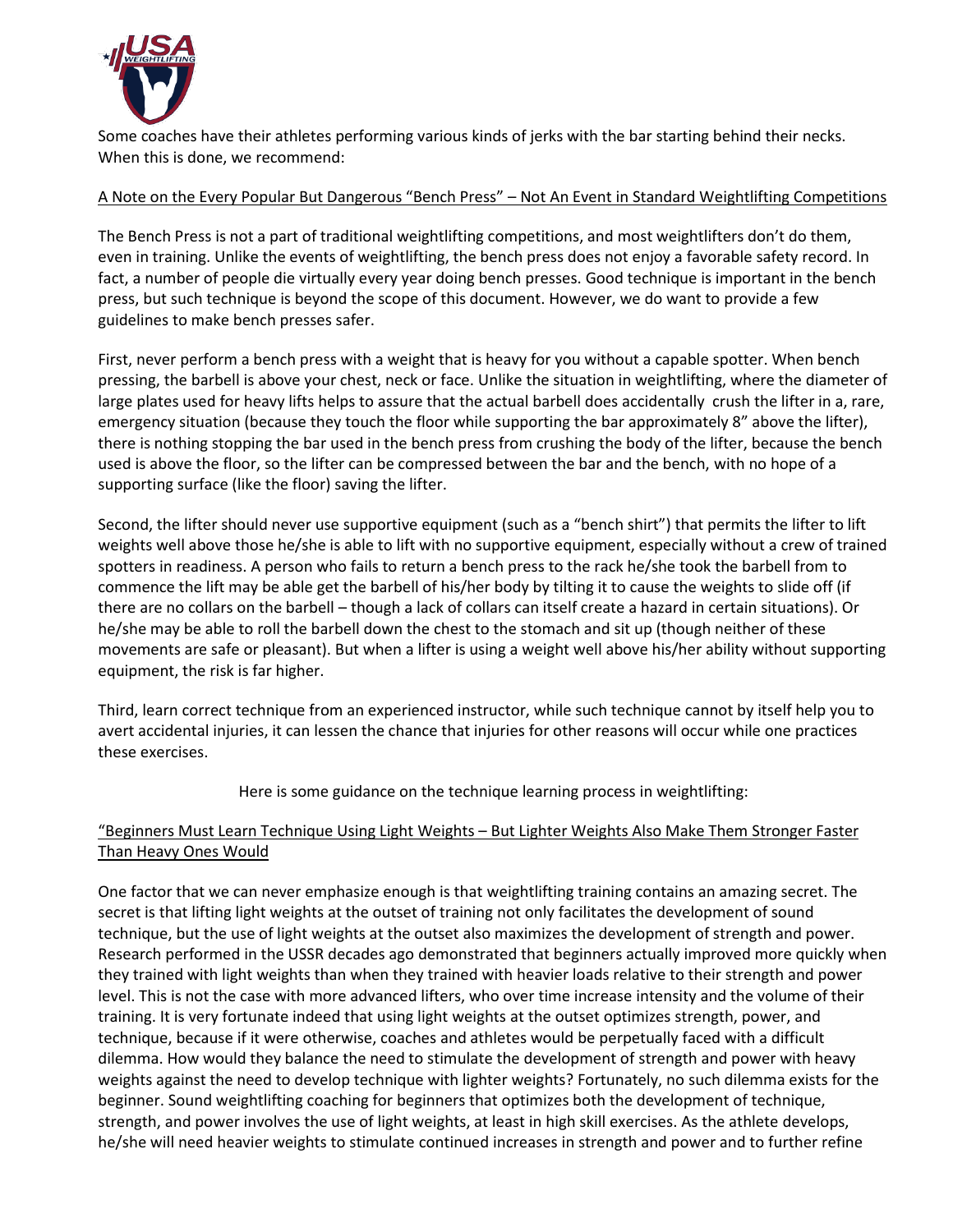

technique. But by that time the athlete will be in condition to perform training with these heavier weights and will have sound enough technique that the likelihood of a break-down in technique will be minor.

#### Repetitions and Sets

Virtually all weightlifting training is described in terms of weight lifted, and the "repetitions" and "sets" it was lifted. In weightlifting, each time a weight is lifted, it is referred to as a "rep" which is short for repetitions. If a lifter lifts a weight, then lifts it again with little rest, he has done two reps. As soon as a lifter stops lifting for more than several seconds, he is considered to have completed a "set" of repetitions. If a lifter lifts a weight three times in succession and stops for a minute, he is said to have done one set of three reps. If he then lifts the weight for two repetitions and stops, he has completed another set, this time a set with two repetitions. For skill building exercises done with a stick, empty bar or other light weight, beginners typically perform five or so repetitions per set. If the athlete is really focusing on doing each rep separately and correctly, five repetitions requires between 10 and 30 seconds. This is long enough for an athlete to have to focus in one continuous effort. When heavier weights are being used, but the weights are still below maximum, a similar repetition scheme can be followed.

The exception to this is a compound exercise such as the clean and jerk. Because both the clean and jerk constitute strenuous exercises, performing five repetitions in the clean with moderate weights is acceptable, but performing 10 repetitions in the clean is generally too much, and so is performing five cleans and five jerks in the same set. The athlete is better served by counting cleans and jerks separately toward the five rep guideline, so that if a set of five reps is called for, the athlete does perhaps one clean and four jerks, or one clean and jerk followed by four cleans, or two repetitions of the clean followed by three jerks. Similarly, when the athlete is combining pulls with snatches, he/she might do two pulls followed by three snatches, for a total of five lifts per set. More advanced athletes who are lifting heavier weights which are closer to their maximums rarely do more than three repetitions and most do sets of two, or simply one repetition (aka a "single"). The latter is the most common. This is because as the weights grow heavier, fatigue is created by each repetition and such fatigue may impair the performance of the subsequent rep for the athlete who is not fully recovered from the effort of the first rep. This can lead to a breakdown in technique, or over fatigue in one area of the body, so performing reps in excess of two in the squat snatch, the squat clean, and the jerk is generally not advised, unless the weight lifted is well below maximum.

In contrast, in pure strength building exercises, such as pressing and squatting, it is not at all uncommon for athletes to perform 3 to 5 repetitions instead of singles or doubles. Although many athletes stick to the lower rep ranges in these exercises as well. Some coaches use five or even more repetitions during the preparatory stage, which is a stage explained later on in this text, for unloaded skill drills such as footwork in the jerk and when training strength movements like squats and presses. If five reps were performed during a certain part of the preparatory phase of training, three reps can be used as the athlete transitions toward lower reps in the competition phase. Three reps are often used throughout the training cycle for strength movements as well. One to two reps are used most frequently in the pre-competition training phase, the latter being more popular, and used by some athletes and coaches almost exclusively because only one rep is done in competition.

There tends to be an inverse relationship between sets and repetitions. That is to say that when repetitions are at the higher end of the scale fewer sets are generally performed. Alternatively, when the reps are lower, more sets are done. So if an athlete is performing squats with the top weight of the day, he/she might do three sets of five repetitions or five sets of three repetitions in both cases performing a total of 15 repetitions. Or the athlete might perform eight sets of two repetitions to reach a similar total. When doing singles, most athletes stop somewhere between 3 to 7 singles with their top weights of the session, depending on the intensity of the weight being lifted. Athletes who train primarily using singles tend to train more days or sessions per week.

In general, workouts with weights that are at least somewhat strenuous with respect to weight lifted (not pure technique training lifts with sticks and very light weights) start out being performed for one set in the first week or two of training. Then the lifter progresses to two sets for a week or two. Then three sets are performed for at least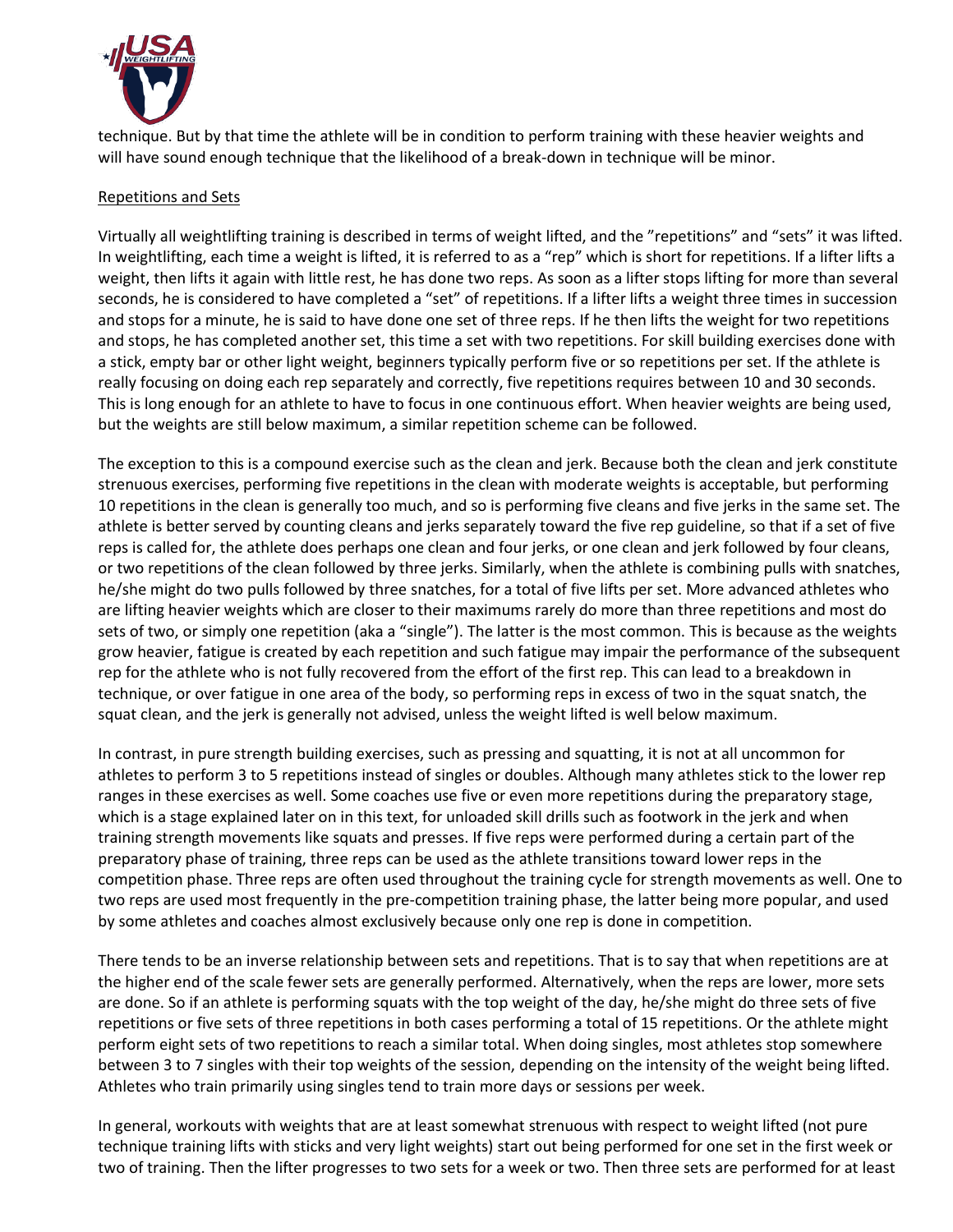

a few weeks. Most lifters can make reasonable strength gains using three sets in strength exercises for quite a while. Ultimately, five sets or more may be performed, de- pending on the intensity and number of reps per set.

But it is rare for lifters doing more than single reps to do more than 3-5 sets, except for skill exercises, or the first exercise done in the day which will tend to have more sets because the lifter uses such exercises as a means of warming up gradually, by starting with an empty bar and slowly working toward the heaviest sets planned for that workout session. Exercises done later in the workout, especially if they do not require a great deal of skill and follow a related exercise, may require fewer warm-up sets. For instance, if a squat is being performed after cleans, only a few warm-up sets may be needed because the legs have already been warmed up in the full squat position.

#### Training Programs For Beginners and Intermediate Lifters

The training programs used by beginners, intermediate, and advanced athletes are quite different. The beginner focuses almost exclusively on learning fundamental technical skills, building a base level of fitness, and improving flexibility as needed. Intermediate athletes focus on developing more refined skills, individualizing their technique, improving weak points, and increasing strength and power. Advanced athletes, assuming they have done the hard work of developing sound technical skills, devote their time to reinforcing the skills already learned and making their execution more consistent, to perhaps making some minor refinements in technique centered around improving efficiency. Another major focus for such athletes is building strength and power. The training of advanced athletes is beyond the scope of this manual, so we will focus primarily on the training programs of beginners, with some attention given to the training of intermediate level athletes.

#### A Special Caution Regarding New Lifters Who Are Already Strong

From time to time you will train lifters who are strong before they take up the sport. This might be because they have trained with weights for another sport like football or powerlifting. It is particularly important to insist that such athletes learn how to lift correctly before "testing" their strength with heavy weights. That is because such athletes may be capable of lifting heavy weights before they condition their bodies to withstand the specific stresses of Olympic style Weightlifting, such as receiving a heavy weight in a deep squat position, and before they have the technical skill to lift such weights in the correct "groove." When a person of average strength or a young beginner starts to train, he/she cannot lift a heavy weight, so if a mistake is made, it is made with a weight that is relatively light and the risk of an injury is very small. When a strong person who is unskilled tries to lift a maximum weight, that weight may be heavy enough to result in an injury. Therefore, beginners who are strong must proceed gradually as their skills develop rather than rushing to prove their "potential" by lifting weights they have not been properly trained to lift. In the meantime, they can certainly train and improve their existing strength levels after skill practice has been completed. However, this is only a good idea if the exercises being performed do not have movement patterns that are opposite to those used in Olympic style Weightlifting training. For instance, low bar squats with the torso leaning over, or Sumo deadlifts, where there is an immediate effort to straighten the back off the floor would not be conducive to the development of weightlifting technique because they reinforce movement patterns that are an anathema to good weightlifting technique. Lifters who are accustomed to such techniques can keep up their training on those exercises while they slowly learn new movement patterns and condition their bodies to lifting in the correct styles, eventually phasing out their prior lifting styles.

### Weights Lifted During Early Training

At the outset, all exercises should be performed, especially by athletes with no background in lifting, with a broomstick, 1" PVC pipe, or similar item. It will become apparent with certain lifters, usually those with some background with weights, who have a good level of natural strength that a stick is so light the lifter has some trouble controlling it. In such cases, you may want to use a light or even regular bar to begin. However, whatever the starting point, a stick or a bar, the lifter needs to have a weight that is so light that he/she need not worry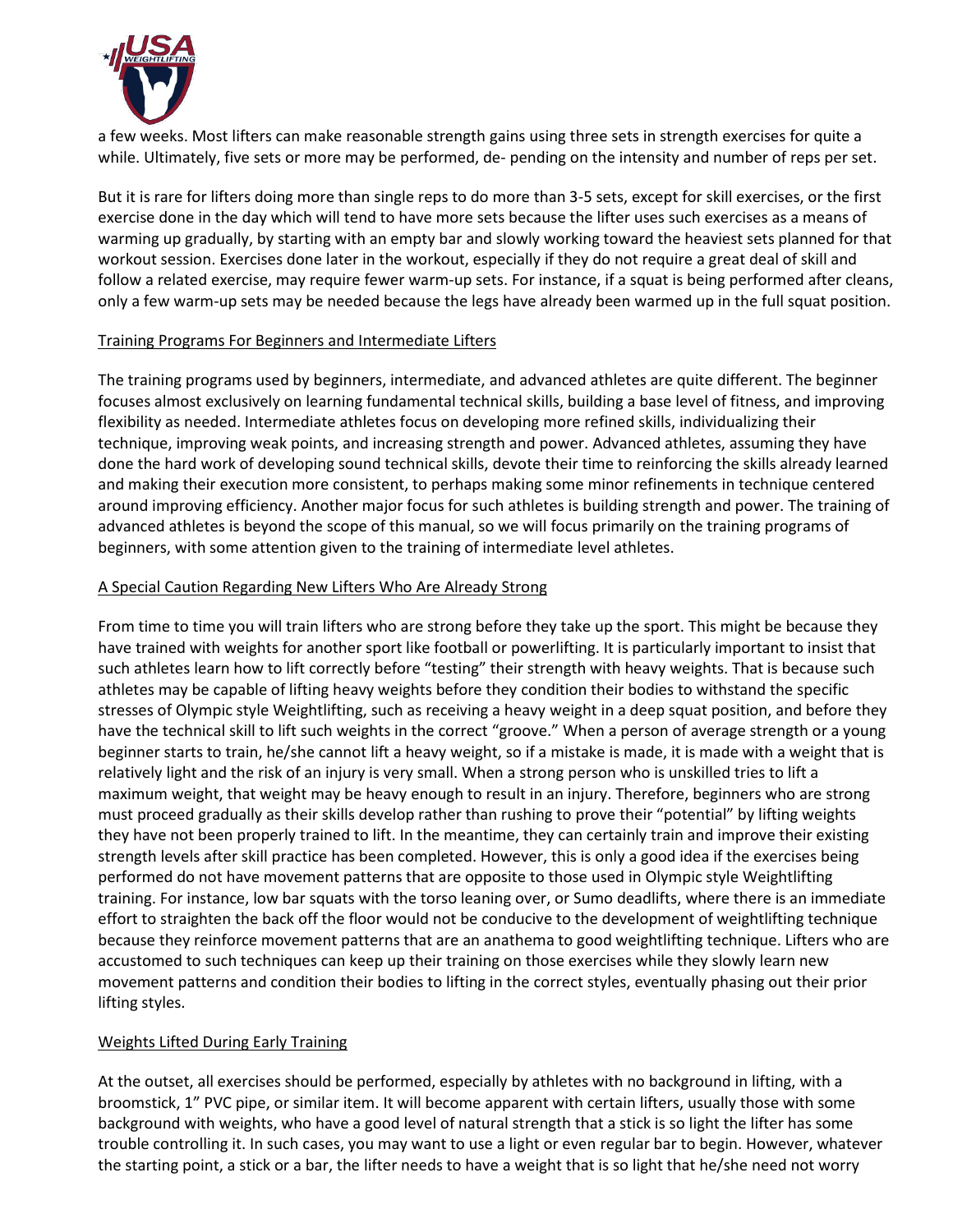

about of lifting the weight at all, but rather just going through the correct motion with no fear of amiss. It must be remembered that overhead lifting, full squatting and splitting are not common in everyday life. Therefore, even with no weight, people find lifting even the body and a stick is a bit of a challenge. So the ideal beginner's weight is not hard but invites full focus. If movements are beginning to show some consistency and the athlete is experiencing no discomfort, weight can very gradually be added. But the coach must be ever vigilant to assure that the weight the athlete is lifting is not causing technical mistakes or significant misses.

New lifters will often lose their balance even with a stick, because the positions they are hitting are unfamiliar, but if the lifter is using a certain weight (even if it is light) and missing seems to be caused by the athlete's putting real effort into the lifting the weight, the weight must be reduced until good movement patterns are once again restored. This approach needs to be followed even with intermediate lifters. If technique was looking good up to a certain weight, then an increase resulted in a technique breakdown, the weight should be reduced until good technique is restored once again. However, if the breakdown seems to be related to fatigue instead of overloading (i.e., the athlete is not able to replicate the good pattern that was achieved on earlier sets even when the weight has been reduced), then the exercise should be discontinued and the athlete should move on to the next stage in the workout.

In movements that involve limited skill, such as the squat, the resistance used for higher sets should be high enough for the last repetition in the set to be challenging but not in jeopardy of being missed.

Only after the athlete has been training for several months is it appropriate to begin to test an athlete to ascertain the area of his/her true maximum, or something approaching it. When technique does break down, it is often because the weight was simply increased too much at one time.

For instance, let us assume that a lifter has been lifting 50 kg. correctly for several sets and then increases the weight by 10 kg. to 60 kg. At this point technique collapses.

It must be remembered that while the lifter added "only" 10 kg., that increase was a full 20% over what the athlete handled the set before. This is the equivalent of a lifter who is using 150 kg. jumping by 30 kg. to 180 kg. Very few lifters indeed would attempt such an increase, and even fewer would be successful with it. So percentages of increase must be considered, not just kilos, for beginners and intermediate lifters, something in the range of a 2-3% increase is more than enough.

There will be a stage where further technical progress can only be made when the lifter practices with relatively heavier weights. For instance, the split second timing required to bring a truly maximum weight under control can only be learned by practicing with weights that require such timing. But that is not the case for beginning or intermediate lifters, who should be focused far more on correct movements overall than split second timing, although reasonable timing should always be strived for.

For exercises where strength building is the primary focus, such as squats and front squats, once the movement has been learned, weights are gradually increased from week to week until, after a period of several weeks to months, the lifter can choose a day when he/she feels strong and attempts a maximum set of 3 to 5 repetitions to see what can be done when the athlete is pushing hard. Once the full lifts are being performed in the snatch, the clean, and the jerk, and reasonably correct technique has been stabilized, a similar process of maximum finding can be attempted in those lifts. This typically takes several months, which is longer than it takes to reaching a testing day in exercises like the squat or press."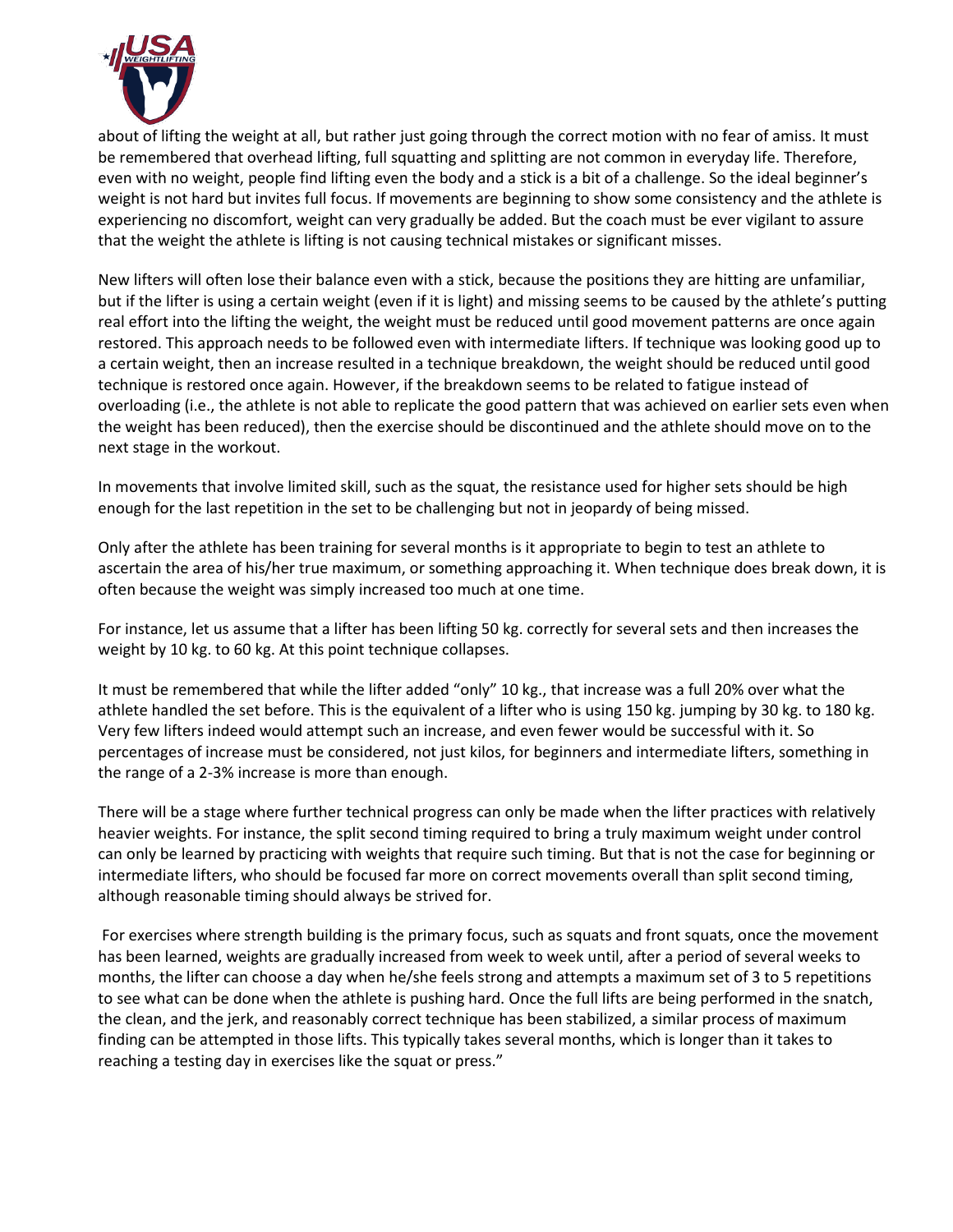

Here is some are some of the kinds of guidance we provide to help assure safe training by coaches:

#### Effective Coaching

It is important for new coaches to learn a few general concepts about coaching in addition to learning the technical aspects of weightlifting technique and training. Therefore, in this section of the course, we present some of these basic and general concepts of coaching.

#### First – Do No Harm

Much like a physician, the coach's first commandment is to do no harm. The coach is there to guide the athlete through the exciting and positive journey of mental and physical development that comes through weightlifting training. Every athlete wants to win and so does every coach, but not at the expense of an athlete's health. Quite the contrary, proper training should enhance one's health and healthier athletes are far more likely to reach their potential. However, some coaches, in their effort to develop champion lifters, are tempted to push new athletes to the point where their health is endangered. This is both morally inappropriate and practically ineffective. One of the most common causes for lack of progress among lifters is injuries.

As has already been mentioned, Weightlifting done correctly is a very safe sport, particularly in terms of catastrophic injury to the head, spinal cord, and joints. Nevertheless, athletes, who fail to progress gradually, who do not take the time and exert the effort to learn proper technique, or who overtrain their bodies consistently, are subject to injuries that can both threaten an athlete's health and hamper progress significantly. Training for high performance in Weightlifting is very hard work, perhaps some of the hardest work one can ever do. But some coaches mischaracterize this hard work concept by repeating the old adage of "no pain no gain".

However, coaches need to understand that the word "pain" has a very specific meaning in that adage. It means there is no gain without profound mental and physical effort at times and, perhaps more importantly, single mindedness of purpose over many years with extended periods of minimal progress. Applying this kind of effort over the long term is a process some consider "painful". Yet without such excruciating effort, one cannot reach the highest levels of performance. And that notion is true.

On the other hand, the concept is inappropriately used by some as justification for trying maximum weights when one's technique is not been well developed, or ignoring clear signals from the body that one is overdoing it, or hurt (injured) in some key lifting muscle or joint. This is a complete misapplication of the concept, one that is dangerous. Beginners and intermediate athletes may experience muscle soreness and mild joint discomfort as their bodies adapt to their training. However, this should be an occasional occurrence and not a chronic situation. If pain is significant or lasts more than a workout or two, it is a critical signal to the coach that the athlete is progressing too rapidly for his/her own body, or that technique is faulty, or both. In such a case, it is important to identify the cause of the discomfort and eliminate that cause; at least until the discomfort has subsided. Then the athlete can resume training with a revised approach.

#### Progressing Gradually and Appropriately

Another aspect of positive coaching is to assure that athletes, especially beginners, proceed in a success orientated environment. That means introducing athletes to the sport with exercises that present a challenge, but have a reasonably high probability of successful performance with sufficient focus and effort. Such exercises are the progressions already discussed. Each of those progressions require less complex skills than the competition versions of those lifts, skills that can be learned by the beginning athlete, yet they present a significant challenge at the same time. In addition, the mastering of each progression will help the athlete to a step toward mastery of the complete skill set that is required to perform the full competition version of the lift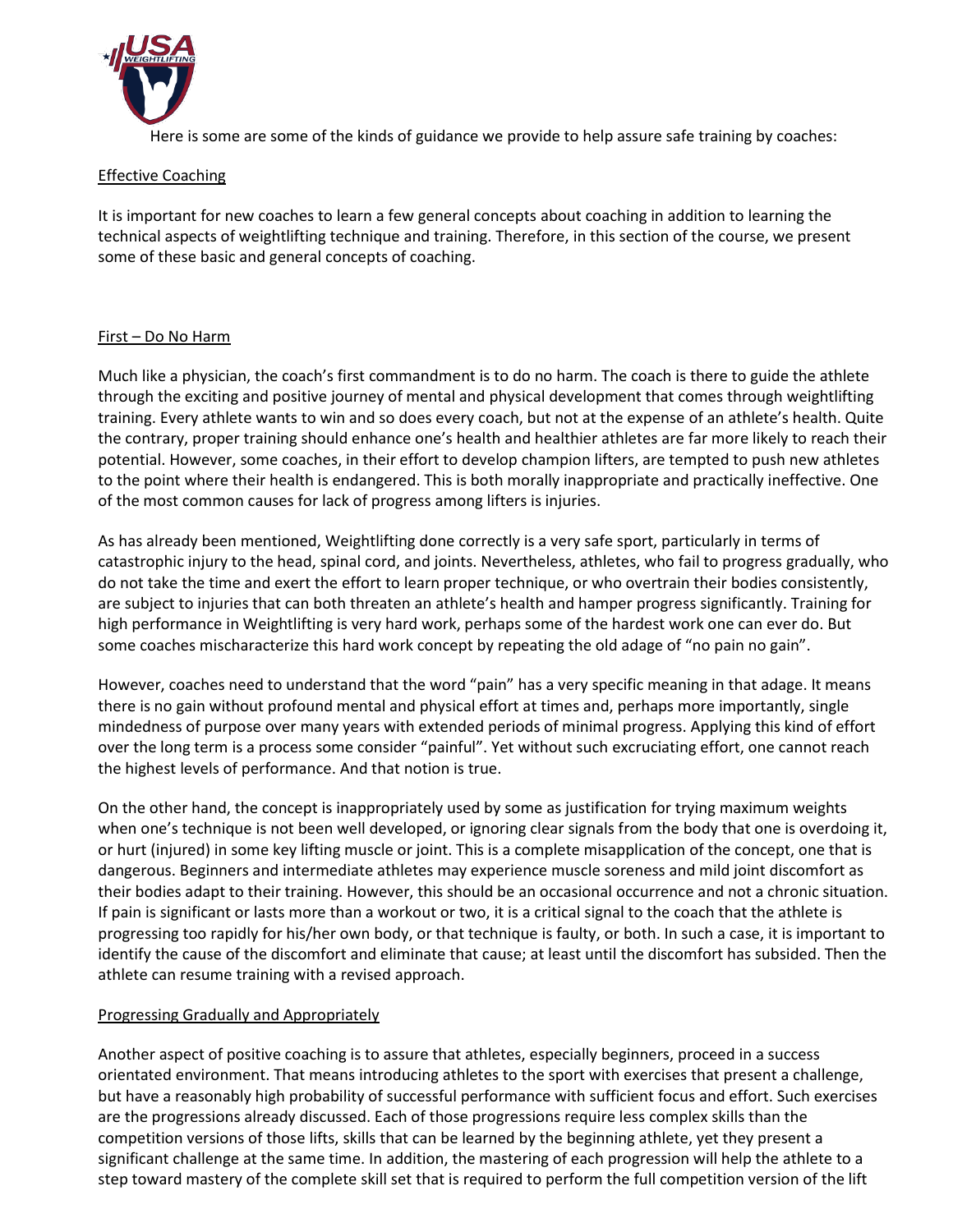

(the snatch, the clean, or the jerk). As the athlete masters each part of the full movement, further complexity is introduced. By proceeding in this kind of step by step fashion, the athlete always has an opportunity for success while at the same time experiencing an incremental challenge. Such a process also helps to keep the athlete's confidence and interest level high. As has been noted above, proper weight selection is a critical element of incremental improvement in the ability to perform the lift correctly. For beginners, starting all the basic exercises with a stick, light bar, or regular bar is appropriate. Weight can be added in low skill exercises, such as squats and presses, fairly quickly, but on the more complex lifts, use of the empty bar may continue for several workouts or several weeks, or more. The rule of thumb is to never add weight if the movement pattern is incorrect and reduce the weight if sets with lighter weight were being performed incorrectly and the addition of weight seems to lead to a technical breakdown. The only exception to this is a situation where the load is so light for that athlete that he/she cannot feel resistance at all and, as a consequence, flings the bar or stick around in artificial positions because of the exceptionally light load. In such a case, the load may be increased gradually until a more normal pattern of movement can be established.

#### Long Term Development

It takes at least 5-7 years of serious and progressively more strenuous training in the sport of weightlifting for an athlete to approach his or her ultimate potential. Athletes typically begin by training three days per week and, over a period of years, increase the frequency of their training to six days per week, often twice a day. The weights lifted by beginners are lower in terms of volume in intensity relative to what they will be later on in the athlete's career. Initially, the focus is on learning technique, and while for the wise lifter this process continues throughout much of his/her career, more advance training begins to include an emphasis on technical consistency, strength, and power development. In addition to going through the training development process already discussed, young athletes are going through the simultaneous process of growth and maturation. Their bones growing to their full length and density, their nervous systems are becoming more complex and refined, and they are moving toward their adult level of muscular development (all of these processes augmented by the training they are doing). As this maturation process unfolds, there are periods during which the young athlete is especially receptive to certain kinds of training stimuli and the knowledgeable coach works with the athlete to optimize these opportunities. There are other challenges as well. For instance, the athlete's individual mechanics change in connection with their bone growth, though not the fundamentals. Similarly, as the athlete's mind matures, he/she may experience changes in values and emotions from what the coach initially encountered. But, overall, growth and maturation present great opportunities. Long term development is a complex subject well beyond the scope of this manual, so we urge new coaches to learn more through some of the references that appear at the end of this manual, and through more advanced USAW courses.

#### Keep Your Instructions Simple and Succinct, and Prioritize Them Carefully

Coaches who are well educated often have a tendency to use technical jargon when they speak to athletes. Such coaches should use such terms only during informal or classroom instruction if they are sure that everyone in the audience understands the jargon they are using, not during training sessions. For instance, instead of stating, "Correct execution of the power position entails the activation of the stretch reflex to extend the quadriceps and plantar flexors;" the coach might say, "As the bar reaches the power position, you explode with your legs to throw the bar upward as quickly as possible." When the coach is introducing an exercise for the first time, it is appropriate to name the exercise and explain its key characteristics and purpose. Also explain the use of any special equipment that is needed to perform the exercise and any special safety precautions that are appropriate. Then demonstrate the exercise to the athletes, while a narration explains the salient points of the exercise, such as the start position, key movements occurring during the exercise, and when the exercise ends. The introduction should also explain how it helps to improve the athlete's performance (i.e., why the exercise is being done).

In addition to keeping instructions simple and succinct, it is important for the coach to prioritize instruction. For instance, a coach may be able to see that an athlete doing many incorrect movements when that athlete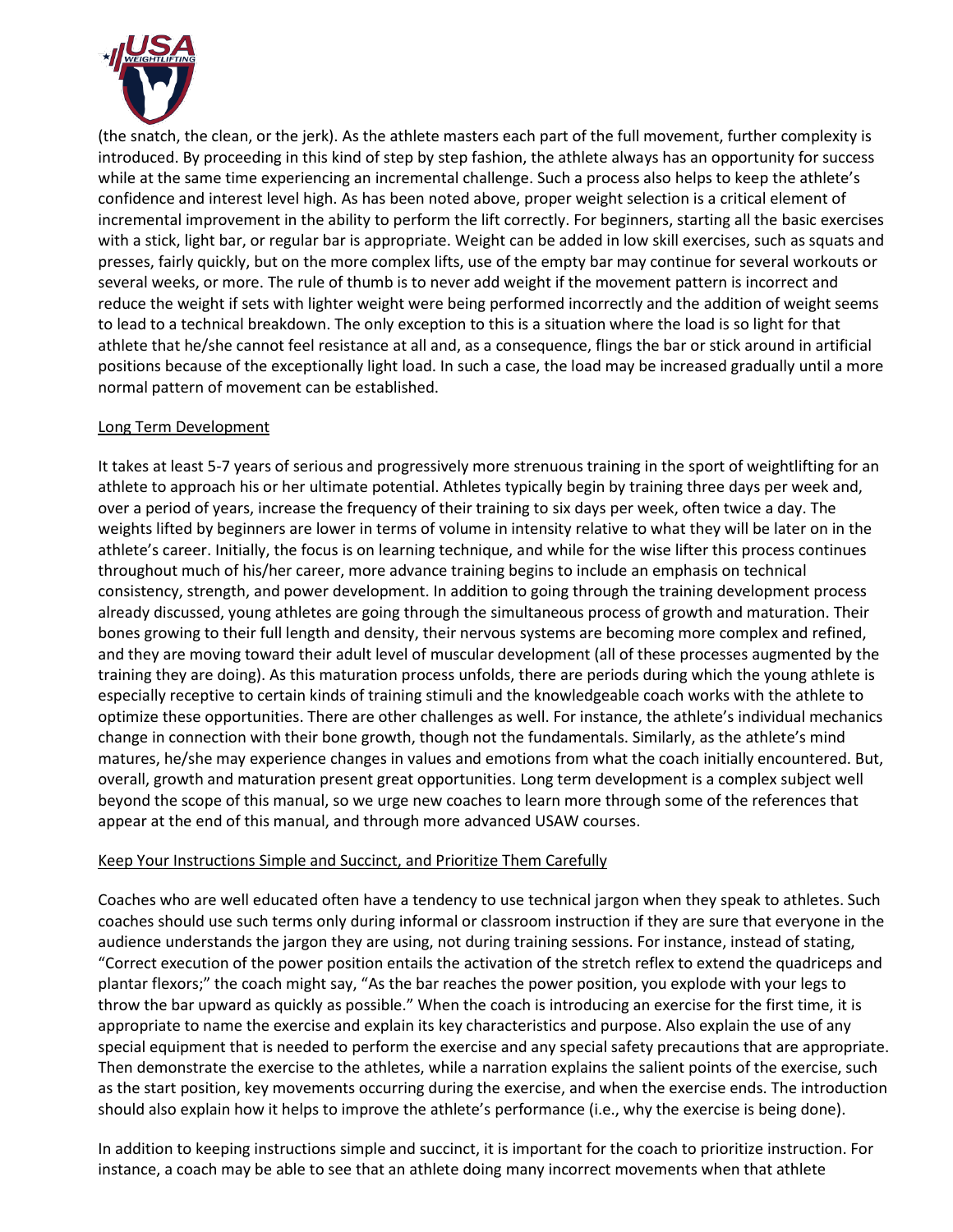

performs an exercise. There is often an urge to point out all of those mistakes at once. But that is, in itself, a mistake. Changing movement patterns is no small challenge for the brain of an athlete. Focusing on a single error presents ample material for the athlete to focus on. Asking the athlete to correct multiple errors at once is generally expecting too much. Exceptions to this are instances where correcting one fundamental movement pattern will address multiple errors at once. But even in those cases athletes are being asked to focus on that single fundamental compared with focusing on all of the resulting corrections. Therefore, it is important to choose your area of focus appropriately. The first and most absolute guideline is to concentrate first on errors that affect safety. In the case of such an error, either correct it quickly or change the exercise so that the error in question will no longer affect safety. For example, if an athlete is not locking the elbows when a snatch is overhead in a squat position, that can be dangerous. Therefore, either that problem needs to be corrected immediately, or the athlete needs to perform power snatches until the lockout problem in the squatsnatch can be corrected with various forms of stretching, the practice of overhead squats and perhaps repositioning the elbows so that the effects of a poor lock are mitigated.

Second, concentrate on the most fundamental errors, i.e., those that cause one or more additional errors. An example is an athlete who is very inconsistent in the pull and the bar is not close to the body, while at the same time the back is rounded. In such a case, it is likely that correcting the rounded back will serve not only to protect the athlete's back from injury with a more mechanically sound position but, with the correct torso position, the bar will likely come closer to the body and consistency will improve. This is because a torso that is rounded will likely round to different degrees from lift to lift, but the universal posture of weightlifting is always the same as it contributes to the development of consistency. Only after the safety related and more fundamental errors have been corrected should the coach's focus be turned to correcting other errors, in priority order.

#### Training Alone, Especially by Beginners, Should Be Discouraged

Although it is not unusual for advanced lifters to train alone at times, this practice should be discouraged for any lifter and simply not permitted by beginners. Advanced lifters know what they are doing and they proceed along with reasonable safety, although the presence of a coach or training partner is always preferred. In the case of beginners, a lack of knowledge of sound training principles and technique absolutely precludes unsupervised training. If an athlete must train remotely from the coach from time to time, it may be possible to have a parent or other athlete provide appropriate instructions and supervise the workout. However, maximum attempts should never be made outside the presence of the coach, and the planned workouts must be adhered to unless conditions encountered during the workout suggest that the workout should be shortened, lightened, or terminated.

#### Follow the Planned Program

It is important for athletes to follow the planned program. However, following the plan does not mean slavishly carrying out every set of every exercise that was planned if there is some good reason to modify the plan. For instance, if the athlete is showing signs of significant, or is consistently not performing lifts correctly, or if any pain is encountered during the performance of the lift or exercise, the workout may be shortened or lighter weights may be substituted. Alternatively, a different exercise may be substituted. In extreme cases of apparent fatigue, or where pains persist or worsen, the workout may even be terminated.

There may also be times when the athlete will go heavier or perform more sets of an exercise than was originally planned. For instance, if the athlete's technique is looking very good and the weight relatively light, a heavier set or two might be taken. Alternatively, if the athlete appears to be grasping a technical learning point for the first time, an extra set or two might be added to provide the athlete with the opportunity to reinforce the learning of that point. But, in general, the workout plan should not be deviated from, and especially not because the athlete sees other athletes doing something different or just because the athlete "feels like" doing something different.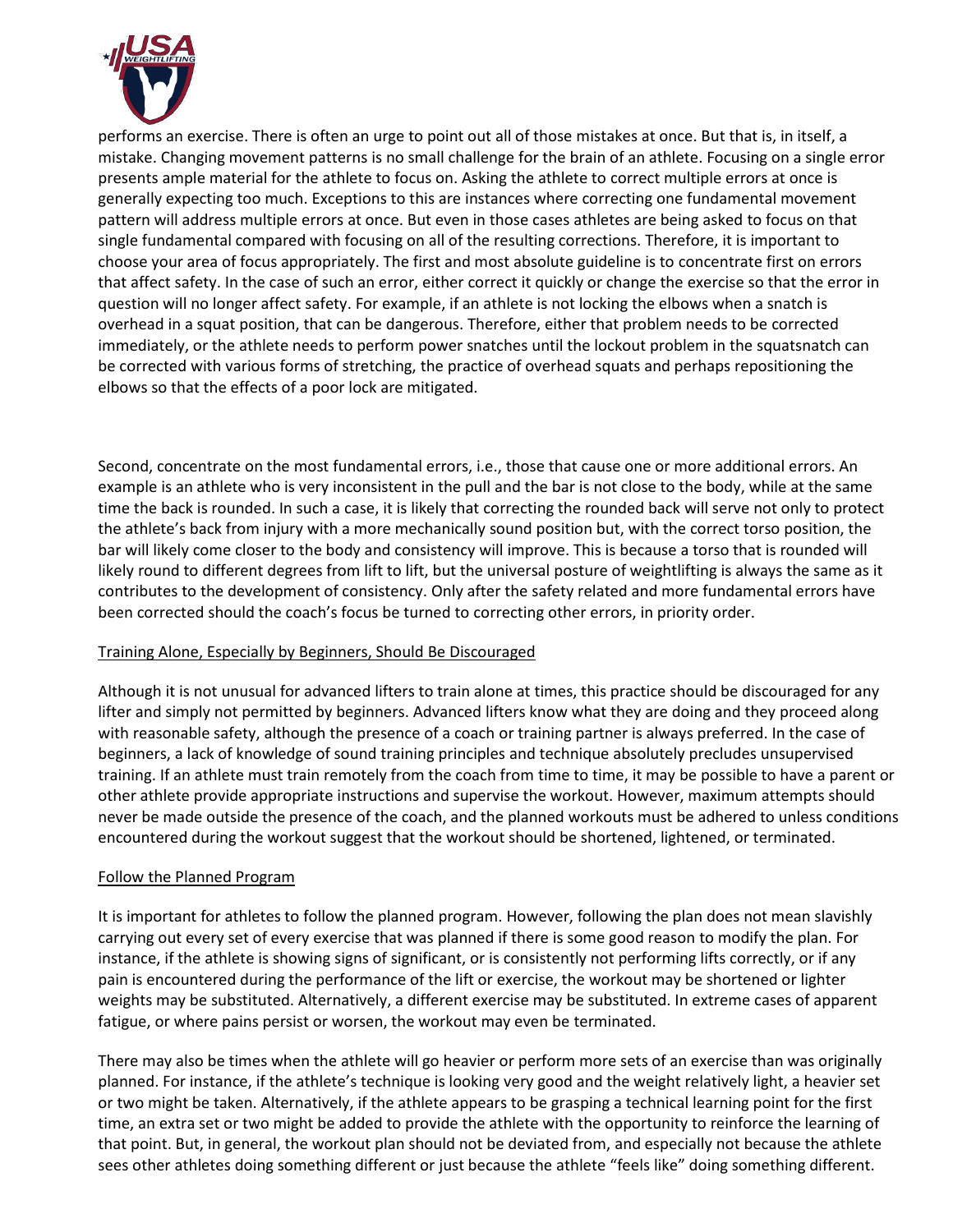

The development of weightlifting ability is a process that occurs over many training sessions and requires patience. Therefore, consistent application of the plan is important for long term development.

### Dealing With Injuries and Other Health Issues

While serious injuries are quite rare in Weightlifting, the possibility always exists that such an injury can occur, or that another emergency health problem that is unrelated to weightlifting can arise during training Therefore, it is important to have a plan to summon emergency help to the lifting venue immediately, and it is useful to have emergency contact information for each athlete. For less serious injuries, such as skin abrasions and mild strains or sprains, having a first aid kit and ice on hand is a good practice. From time to time, skin tears on the hand or abrasions on the shins result in blood being deposited on the bar. In such instances, a disinfectant that kills blood borne diseases, such as Clorox (not Clorox or other wipes, which may not contain Clorox), should be used to clean the blood from the bar. Once this has been done, the bar can be dried and then have light layer of chalk applied so that athletes will not have to deal with a slippery bar.

# Here are some tips for using equipment properly and having athletes where the proper clothing for training:

#### Equipment and its Proper Use

In this section of the manual we will be discussing equipment typically used for training weightlifters. One important piece of equipment has already been discussed at length in the chapter on the exercises used in weightlifting training — the squat rack, so we will not repeat that discussion here. Instead we'll discuss other important equipment that has already been seen in use but not separately explained, such as platforms, barbells, organization of the training space, and the attire of weightlifters. Good weightlifting equipment generally lasts for a long time but all such equipment must be used correctly and maintained. Therefore, regular inspections of the structural integrity of equipment must be carried out, and if any equipment used begins to lose its functionality, it must be repaired or replaced promptly.

### Platforms

The practice of weightlifting requires very limited equipment and space, and the cost of such equipment, which lasts for a very long time, is reasonable. The basic training space is typically referred to as a training "platform." In the USA, this is typically a surface that is 8'x8'. It is generally made out of wood and stands 1.5" to 3" high. It must be completely flat and level, firm and have a non-slippery surface that allows for foot movement by foot sliding, but also provides solid footing when the feet are placed in their final position for catching the bar at arm's length or on the shoulders. The center of the platform is where the lifter stands. Nothing should ever be on the platform except the lifter and the barbell, no plates, no racks, no blocks (unless such equipment is being used for the exercise currently being performed — the use of blocks is explained in more advanced courses), and never people (except spotters being used as already described, or a coach who is supplying hands on instruction regarding a lift, with such instruction never occurring when the lifter is using more than light weights). This code must be strictly enforced by the coach because the safety of the athletes hangs in the balance. One or more of these items on the platform, and an endless number of others, can cause an athlete to trip, be struck by a ricocheting barbell, be caught between the barbell and the object, or damage the barbell or other object.

The ceiling in the room that houses the platform should be approximately 8' high to allow for even relatively tall lifters to clear the ceiling with a weight overhead. Platforms of the kind described above should have at least a 24" perimeter on all sides between the platform and walls, weight racks, and other platforms. The front and rear areas of this 24" perimeter afford some space for the barbell to land when a lifter who runs to the edge of the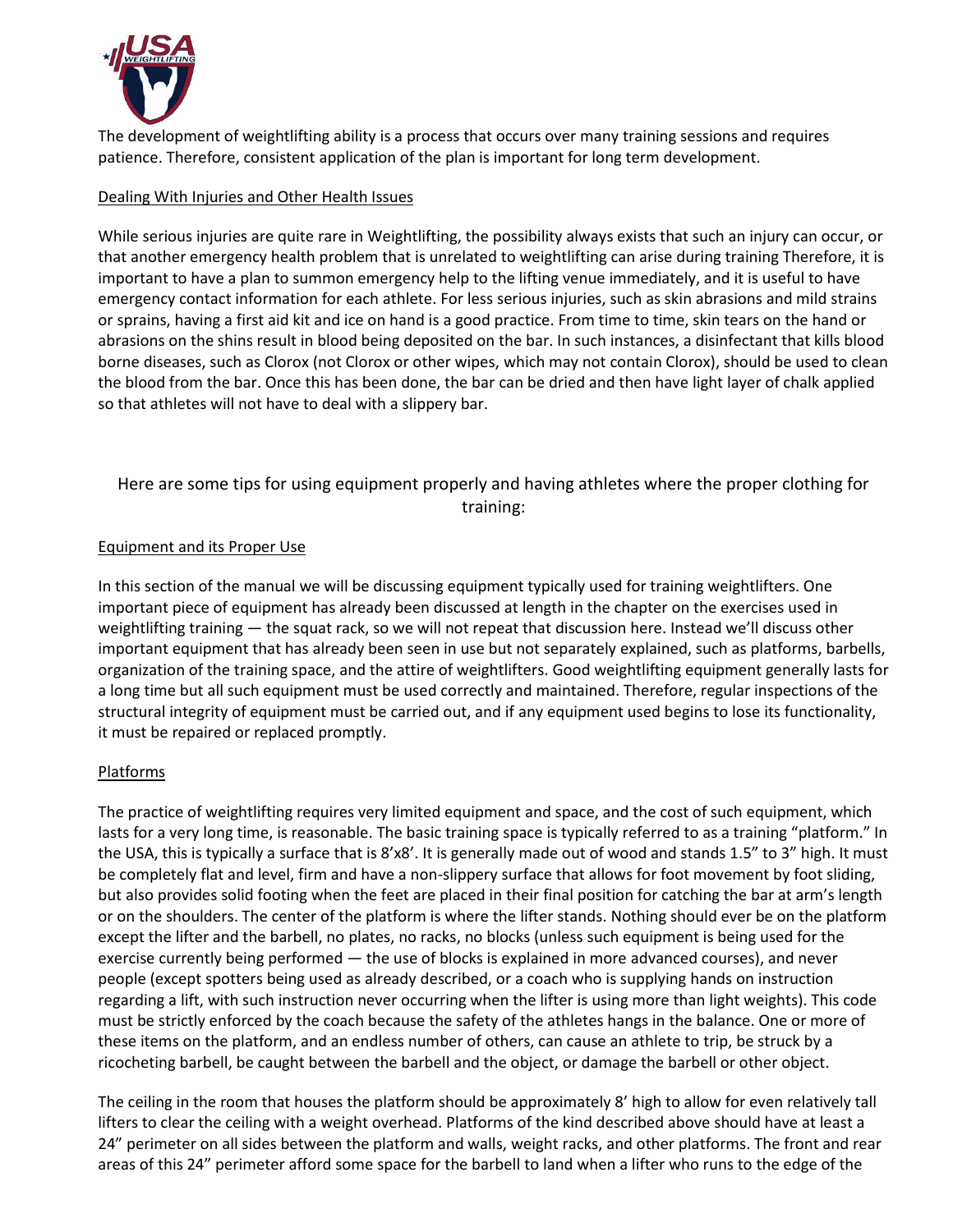

platform to control a lift cannot keep the barbell from falling. Lifters should be taught that if, during the execution of a lift, they ever begin to approach the end of the platform, or an object like a rack, it is better to drop the lift than to risk a collision with the rack or a misstep in walking off the platform. Many newer platforms are set flush with the floor to avoid this latter kind of risk with the thickness of the platform itself being sunk below the floor level.

### Barbells

Over time, the design of barbells has been improved to maximize the performance and safety of lifting. The bar itself turns freely within outer sleeves upon which the plates are loaded. This freedom in turning the bar, no matter how heavy the weight being lifted may be, facilitates the turning over of the hands from the pulling to catching position in the snatch, and the hands and elbows from pulling to racking in the clean. Modern barbells are built to flex and return to their straight position when heavy loads are lifted and this "spring" of the bar can be used to increase performance (a topic beyond the scope of this manual). Finally, the diameter of the plates has been designed both to position the bar at a height that makes it relatively easy for a lifter to assume a good starting position, and to keep the bar clear of the lifter in the unlikely event the lifter cannot drop the bar clear of the body when a lift is missed. In such cases, if the lifter lies flat and turns the head to the side, the bar will not contact the athlete's body (although, as has already been explained, there are much better ways to miss that should be learned early on in the lifter's career). Barbells should always be correctly and evenly loaded. It is always the responsibility of the athlete about to lift to assure that the barbell has been loaded correctly. In this way, there is no doubt about the weight to be lifted and who is responsible for assuring that it is correct. This is a good practice for competitions as well, because a misload can occur, even at the highest levels of competition, and sometimes only the athlete notices the mistake before the lift is attempted. Most modern barbells that are designed for Olympic-style weightlifting have tight enough tolerances between the plate holes and bar sleeves that the plates will not generally shift when the barbell is being lifted without the use of collars. An exception to this occurs when humidity is high, which can cause even tightly machined plates slide on the outer sleeves of the bar. In such a case, collars should be used. It is also appropriate to use them for maximum attempts, or if for any reason the tolerances between plate holes and bar sleeves are not tight enough to prevent plate shifting while lifting or dropping the bar. Bars should be straight and the sleeves on either end of the bar that receive the plates must turn freely around the bar. Bars also should generally be stored horizontally instead of vertically, to assure that inappropriate sideways forces are not applied to the sleeves or bearings of the bar.

### The Training Room and Other Equipment

The training area should be well heated and not drafty. It should be cleaned regularly and plates replaced on racks or other designated storage areas. As was suggested earlier, equipment should be checked regularly to assure that squat racks, blocks, and other apparatus are stable. Any pins used with them should not be worn to the point where they are weakened or bent. "Chalk" or magnesium carbonate is an important training provision. Athletes use it to create a thin coating on the hands before attempting heavy snatches and cleans, which helps the athletes to maintain a firm grip on the bar. It can also be applied to the shoulders before performing heavy jerks, to help keep the bar from sliding on the shoulders during the dip for the jerk. Rosin is also often used for the feet when athletes are lifting on a hard wooden surface to assure that the athlete's foot will not slide once it contacts the platform. A "squat" rack, power rack, or cage is one final required piece of training equipment, the use of which has already been explained in this manual.

### Organize and Teach the Athletes and Observers

When you are training groups of athletes larger than 4 or 6, it is best to divide the athletes into groups of 3 to 5 to a platform. With this arrangement, one athlete can lift while the others on that platform observe and, in the very limited cases already noted, spot the lifter. In addition, the lifter who is about to lift can focus solely on lifting while the others load the bar for that lifter, observe and cheer the lifter on. For instance, if lifter A is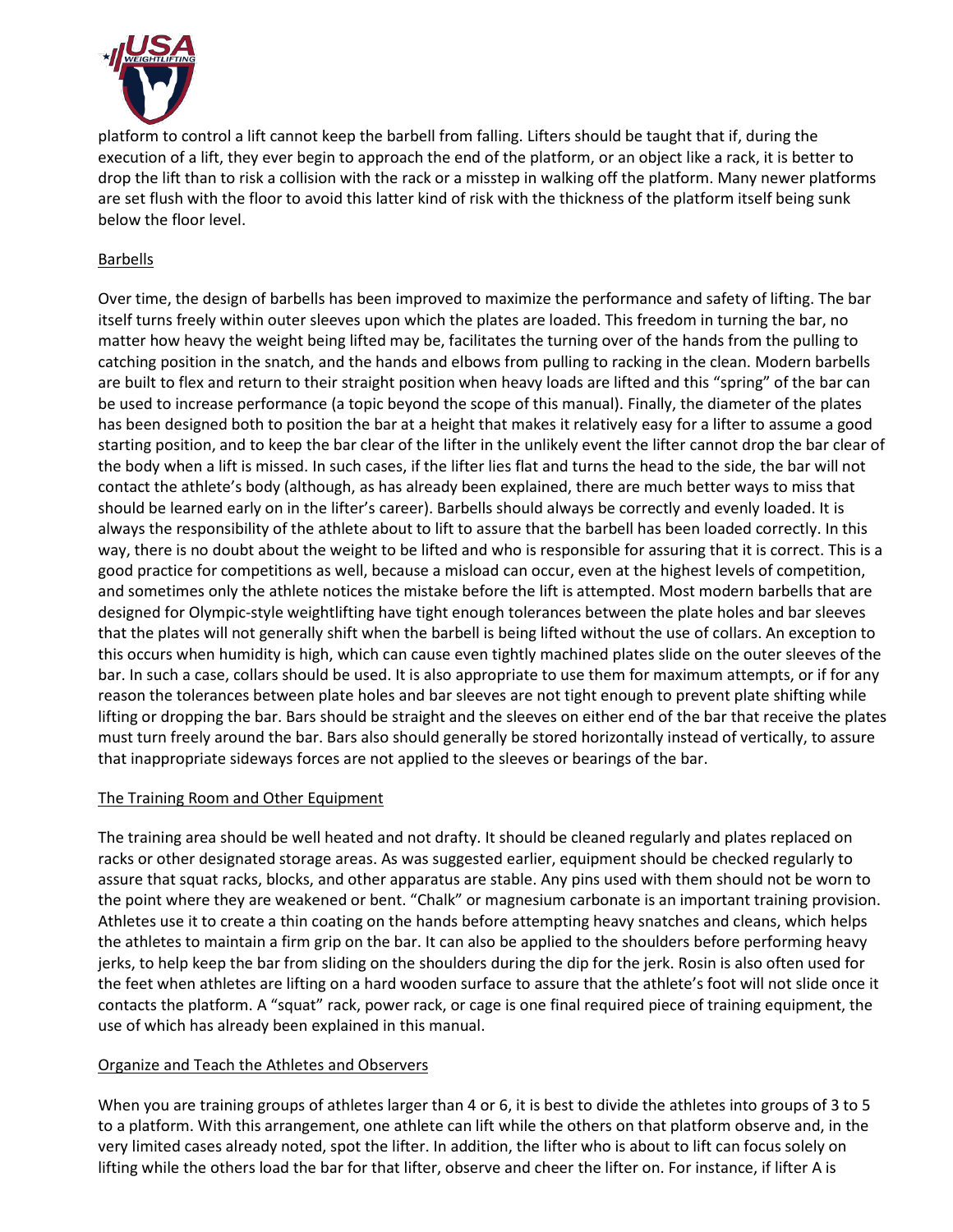

preparing to lift, lifters B and C load the bar. When lifter A has completed a lift, lifters A and C load for lifter B. When lifter B is done, lifter C prepares to lift and lifters A and B load the bar.

Lifters not lifting at any particular point in time should learn never to walk in front of an athlete while that athlete is performing a lift or is at the bar preparing to lift. There should be no idle chatter, music, or other distracting noise. Earphones should not be used while lifting as they could distract a lifter, or preclude his/her hearing instructions from the coach, or hearing a warning of an imminent danger, such as walking back off the platform or colliding with another lifter.

When there is more than one platform, the coach moves from platform to platform during the workout so that each group gets attention multiple times during the training session. It is important for the coach to maintain an awareness of what is going on at all other platforms, so that if something unsafe or completely inappropriate develops, he/she can address whatever is occurring immediately.

Observers should remain quiet, unless they are cheering the lifter on. There should be no coaching by observers. If they have a suggestion, it can be relayed to the coach but never directly to the lifter, and especially not immediately before the lifter is about to lift, as any suggestion may conflict with or at least distract an athlete from instruction provided by the coach. It is also extremely beneficial to teach each and every lifter how to coach others. Not only will such instruction help athletes to better understand what the coach is trying to do with them, but it will enable the coach to handle athletes, with help from many "assistant coaches". Each athlete who learns to think like a coach will gain a greater grasp of technical concepts that will likely prove useful to his/her own lifting. If there are three or more lifters on a platform, lifter B who will immediately follow lifter A, who is currently lifting, should generally be exempted from observing the current lifter A so that lifter B can concentrate on his/her own upcoming attempt. One additional point on an athlete coaching is appropriate. No actual coaching is to be done without the express permission of the coach, because thinking about what you would do as a coach is very different from coaching. The athlete can relay any suggestions to the coach, but the coach must decide whether those instructions should be utilized and when. This practice is followed so that the athlete does not have to concentrate on two different sets of instructions at the same time.

#### Footwear

Weightlifting shoes are perhaps the most important piece of equipment that every lifter owns. Good weightlifting shoes enclose the entire foot (are never sandals), are solid, and not spongy or shock absorbing. They are flexible, reasonably lightweight and have a substantial heel (approximately 1", often a little more), and are nonslip. Their use is mandatory in competition and should be in training. However, new lifters can use other athletic footwear, but never sandals, as long as the shoes do not have spikes or nubs that could catch when the lifter's feet are sliding or skipping along the platform to reposition them. Lifting shoes provide a firm footing and help the lifter to assume a full squat position comfortably. They should be kept in good repair by not letting the heels wear significantly or permit the soles to become slick. Shoelaces should be kept in good repair. Check them carefully before any competition because a break in a lace prior to a heavy lift can be a real problem. They should fit the foot relatively closely but not feel tight or pinch, nor should the toes contact the front of the shoe when the feet are stamped down.

#### Straps

Straps are used by many lifters, particularly those who train every day for exercises such as snatches and pulls. They can help to reduce the stress on the skin of the palms and fingers as these areas may become irritated by frequent training. However, lifters must be careful not to become overly reliant on the use of straps to support the grip. This is because straps are not permitted in competitions and lifters must be able to lift maximum weights without their use. One other point should be made regarding straps. They must never be wrapped around the bar more than once. This helps to assure that they can be released quickly in the event of a missed lift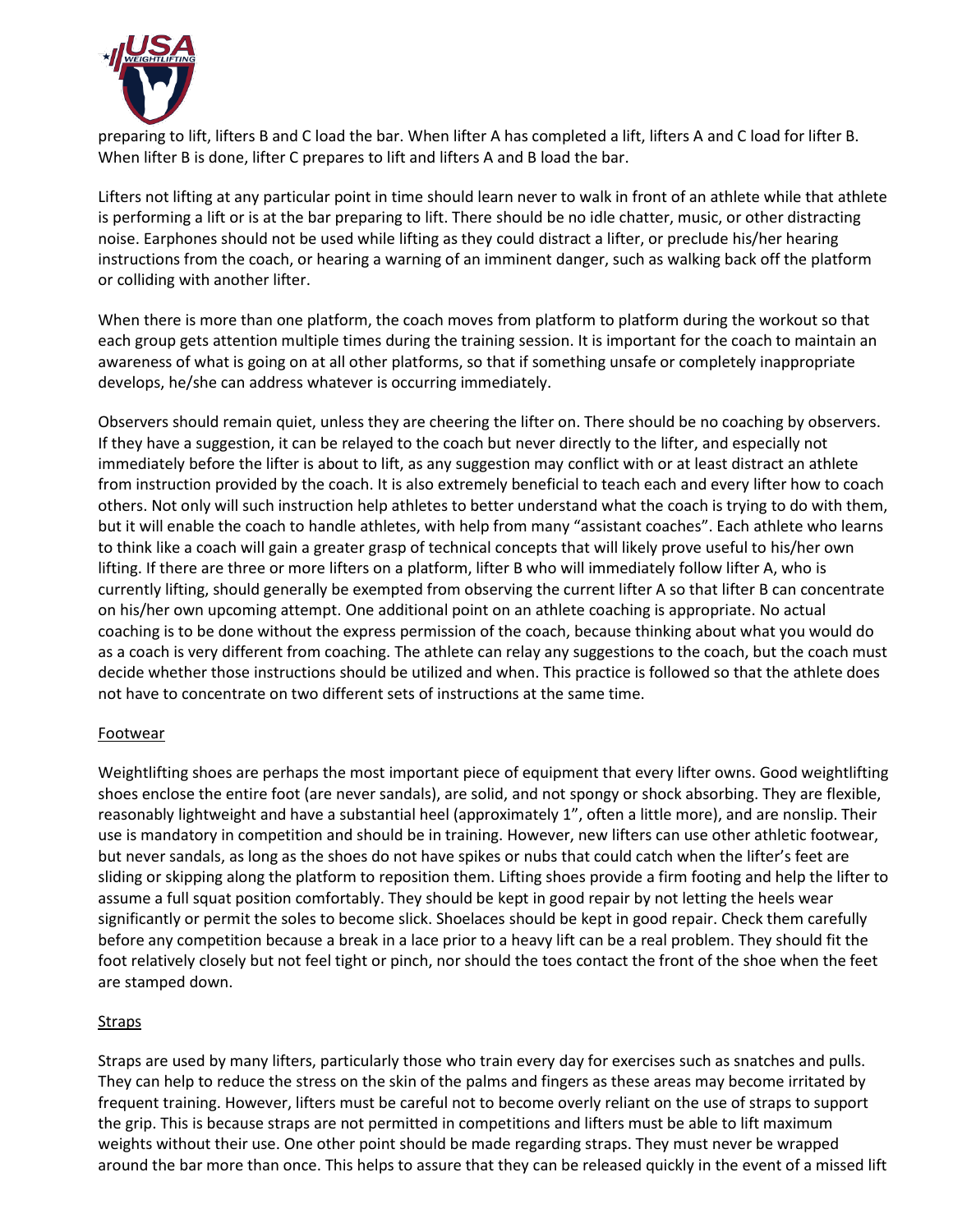

by simply opening the hand. It is strongly recommended that straps not be used in the clean, since if the athlete should have the misfortune of catching the clean with low elbows and compress and trap the elbows and wrists on the legs. In such a case, getting rid of the bar when it has been secured with straps can be difficult. Use of straps on snatches is less problematic and more common.







*An example of a good weightlifting shoe Preparing to wrap the strap one and only The bottom of the strap loops upward*

 *one revolution around the bar around the bar and under the palm*



*The strap is pulled taut so the palm is against the bar The hand closes securely around the strap and bar*



# Clothing

It is important for lifters to wear appropriate clothing in training, and special clothing such as a singlet when they compete. The latter will be discussed later in the section of this manual that covers some of the more important and basic rules of Weightlifting. It is advisable for lifters to wear full-length sweatpants or tights in training. Shorts can be worn over these. The purpose of the full-length pants is to keep the legs warm and to reduce the likelihood of skin abrasions from the contact of the barbell against the shins and thighs. At a minimum, long socks and bicycle type shorts should be used for this purpose. Stretchable clothing that is not restricting (e.g., no jeans) and is relatively formfitting is important, so that the lifter can move freely and the bar cannot be caught on the clothing. For the same reason, lose waist strings should be tucked into the waistband.

### Hand Care

As a result of the skin irritation that occurs from extended lifting with the barbell in the hands, calluses will build up on the hands, most typically on the palms near the bases of the fingers. If the calluses become too thick, they will catch on the bar and may be torn loose from the underlying skin. While such an injury is not serious in nature, it is quite painful. Apart from the immediate discomfort of the pain is the problem that further lifting will be difficult, as the athlete is distracted by that hand pain. Therefore, it is appropriate for lifters to reduce the thickness of calluses by using a pumice stone or a similar appliance after taking a shower, to pare down the calluses. Use of non greasy skin lotion after a shower can also help keep the skin on the hands in good shape (e.g., CeraVe or Eucerin Daily Skin Balance lotions). Hand care is particularly important prior to competitions, as a callous tear during a competition can undermine competitive performance by distracting the lifter.

### First Aid Equipment and an Evacuation Plan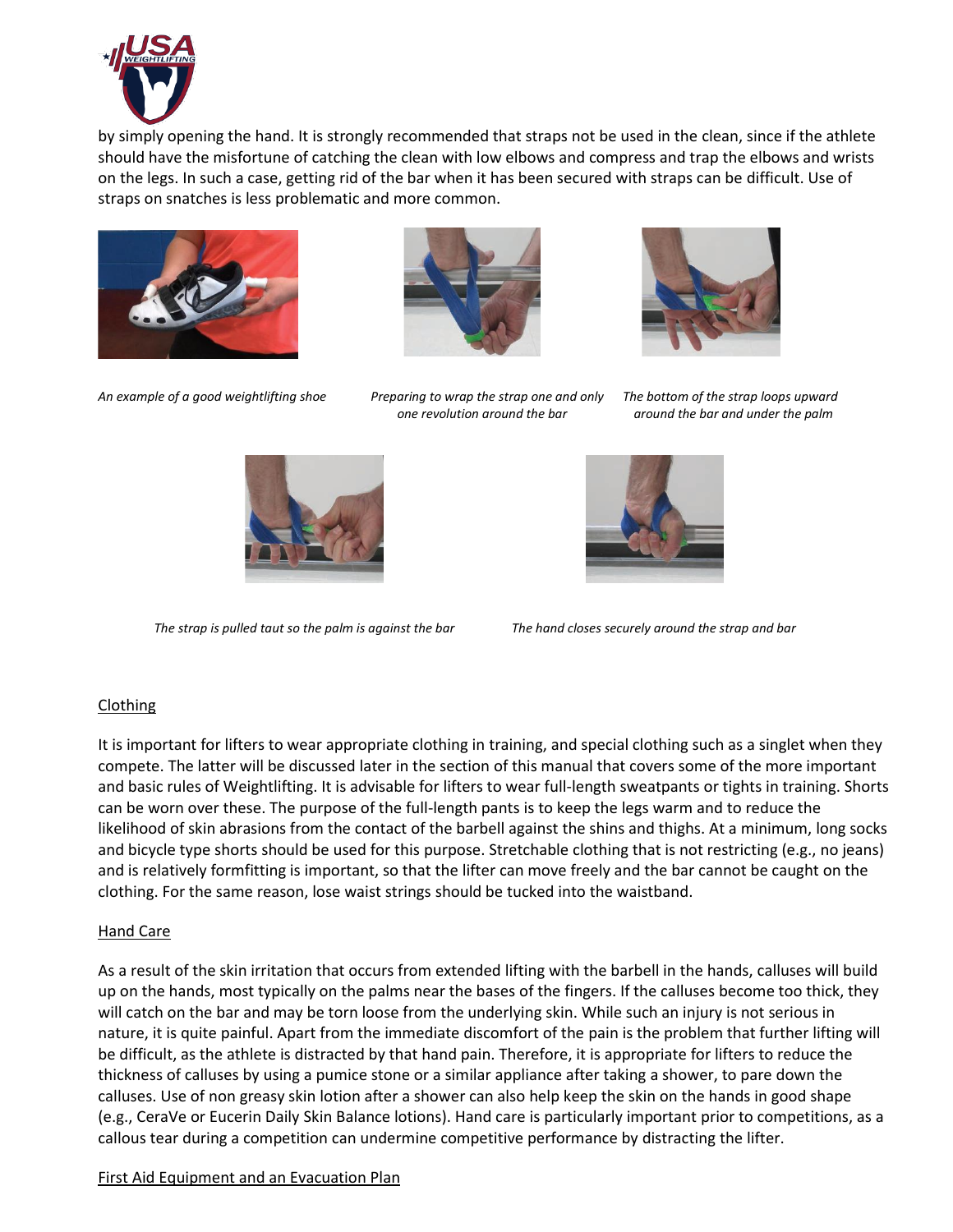

It is always good for any training facility to maintain a first aid kit with such items as band aids, soap, and antiseptics. Having someone on hand who knows CPR is a good idea and having a defibulator is even better. But perhaps the most important safety precaution for any training facility is having an evacuation plan, so that anyone who falls ill or becomes injured can receive trained medical attention as rapidly as possible.

A Closing Summary of Some Key Points Made Above:

- 1) Despite its enviable safety record, most accidental injuries that do occur in the sport of Olympic-style weightlifting result from preventable causes, such as improper training, poor technique and/or improper use of, or faulty, equipment,
- 2) Assuring safety is the first job of the coach and athlete,
- 3) No training should begin without medical clearance,
- 4) Athletes should not perform an exercise under significant load unless they have sufficient flexibility to perform that exercise correctly (have an adequate range of motion to assume correct positions throughout the lift),
- 5) Learning proper technique is essential from day one for purposes of safety and having a successful weightlifting career,
- 6) The almost exclusive focus of early training should be on developing correct technique, and this focus is maintained for months, if not years
- 7) Only the standard/opposing grip or, hook grip should be used in weightlifting never the "thumbless" grip
- 8) Learn to maintain the "universal" posture of weightlifting throughout every lift
- 9) Learn to miss correctly from the first workout
- 10) Use spotters when squatting, or performing any exercise that requires the barbell to be returned to the shoulders, behind the neck, after the completion of a lift
- 11) Generally keep repetitions to three or less on technical exercises (e.g., snatches or cleans) and five or less when performing strength exercises (e.g., squats) and never continue repetitions if form is breaking down,
- 12) Beginners should train, especially on the technical exercises, with very light loads (often just a stick)
- 13) Lifters, most especially beginners, should not train alone or exceed the planned exercises/weights,
- 14) Lifting while hurt is not what the champions do or should do pain is a warning that needs be addressed,
- 15) Lifting platforms should be completely flat (no ridges, bumps or gaps to could interfere with sliding the feet), level, but not slippery, so that the athlete has a solid footing in any foot placement position
- 16) Platforms should be at approximately 8x8 feet square, or larger, and have approximately a two foot clear perimeter around them (e.g., no racks on boxes)